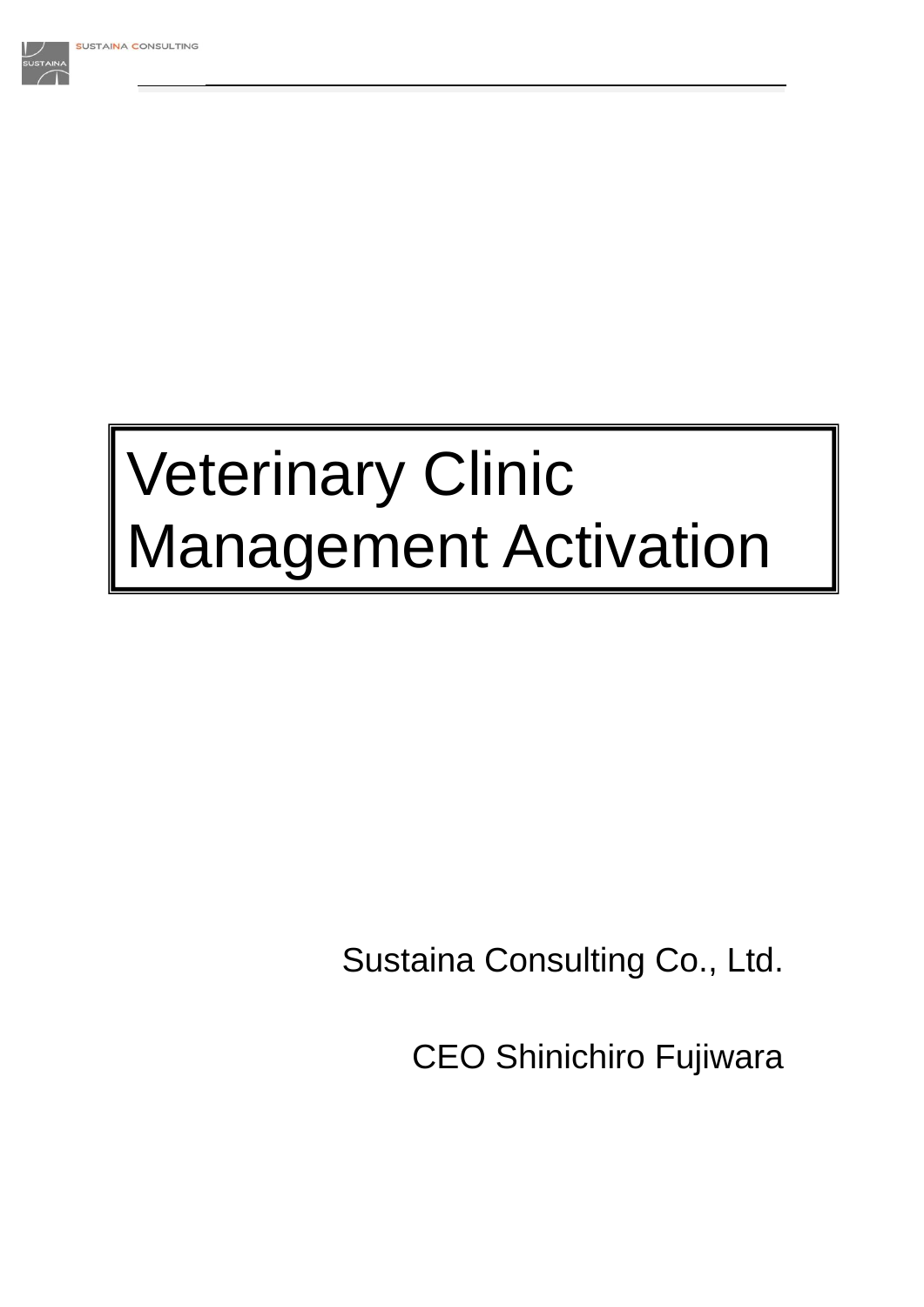# **Introduction**

In December 2010, to establish "Sustaina Consulting Co., Ltd." management consulting firm specializing in veterinary clinics in January 2011. Lehman's fall in August 2009 signaled the global recession that occurred in the economic environment which brought economic hardship surrounding veterinary clinics. Even worse, on March 11, 2011, an unprecedented disaster "Tohoku Kanto Earthquake," hit Japan.

Under such a situation, an element called "management" in veterinary clinic businesses has become very important.

Up until now, as the pet boom became larger, a natural increase in the number of pets meant an increased number of patients. Owners often spent for high medical cost for their small family members - pets. However, in the future, the difference between "pet owners who have financial leeway and spend for high medical cost for pets" and "pet owners who do not spend on pets" is going to be wider. In addition, the difference between "Veterinary clinics who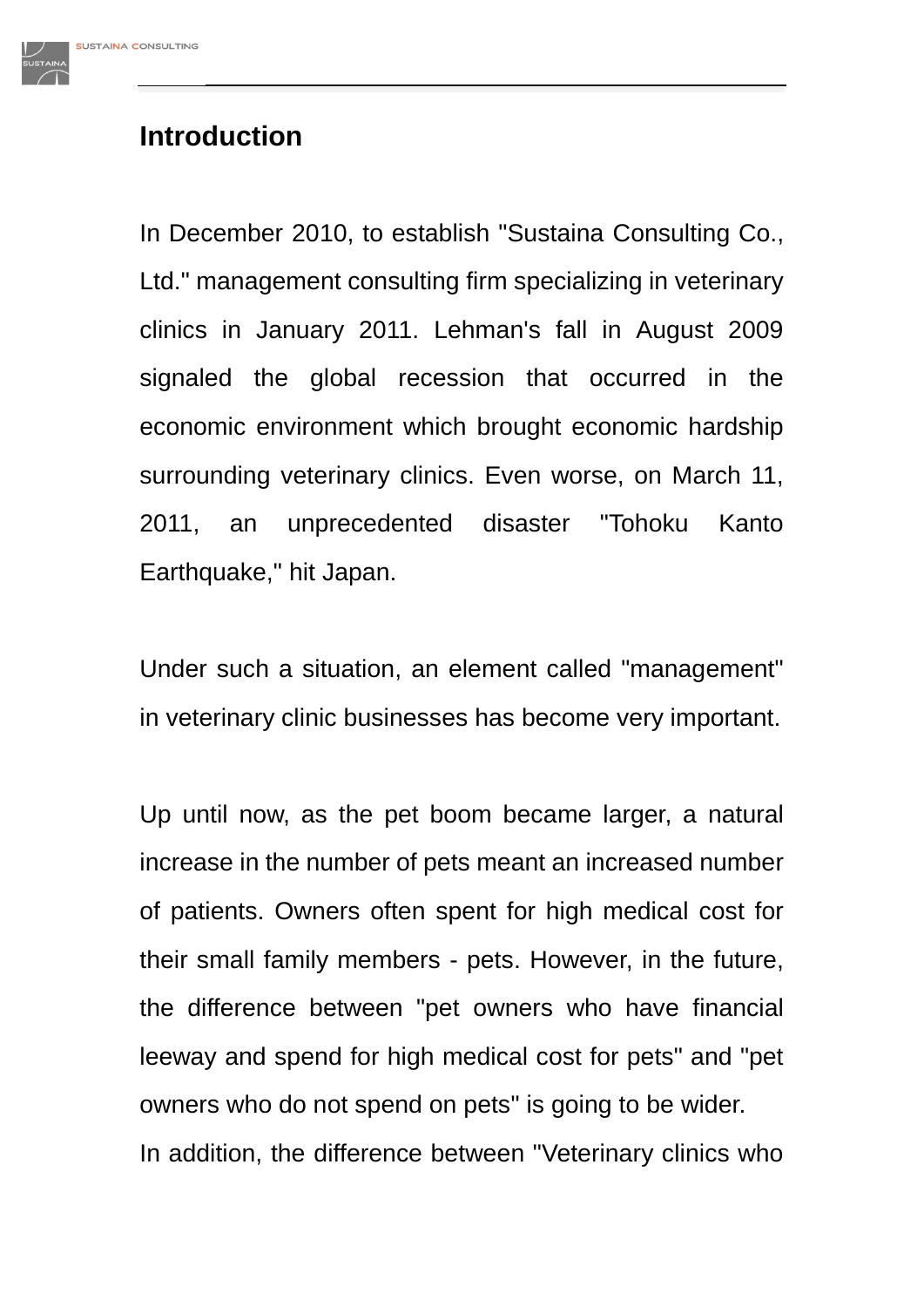are supported by pet owners and produce a good profit" and other clinics who don't receive as much support will be more apparent based on the clinic's effort toward veterinary medical services and management. I feel the flow of the world creates the separation, which will eventually create "obvious polarization". We would like you to realize your dream as a primary goal, then build veterinary clinics that last forever using "correct navigation of management".

Therefore, I came up with the idea to send out information to help with this "correct navigation of management."

In order to implement this idea, I decided to publish this free booklet, "Veterinary Clinic Management Activation," as an information media source for management, based on factors accumulated in my own 10 year of experience as a Veterinary clinic management consultant. This booklet does not contain large amounts of information, so as to be simple and to the point.

I am proud to say that at least, this booklet contains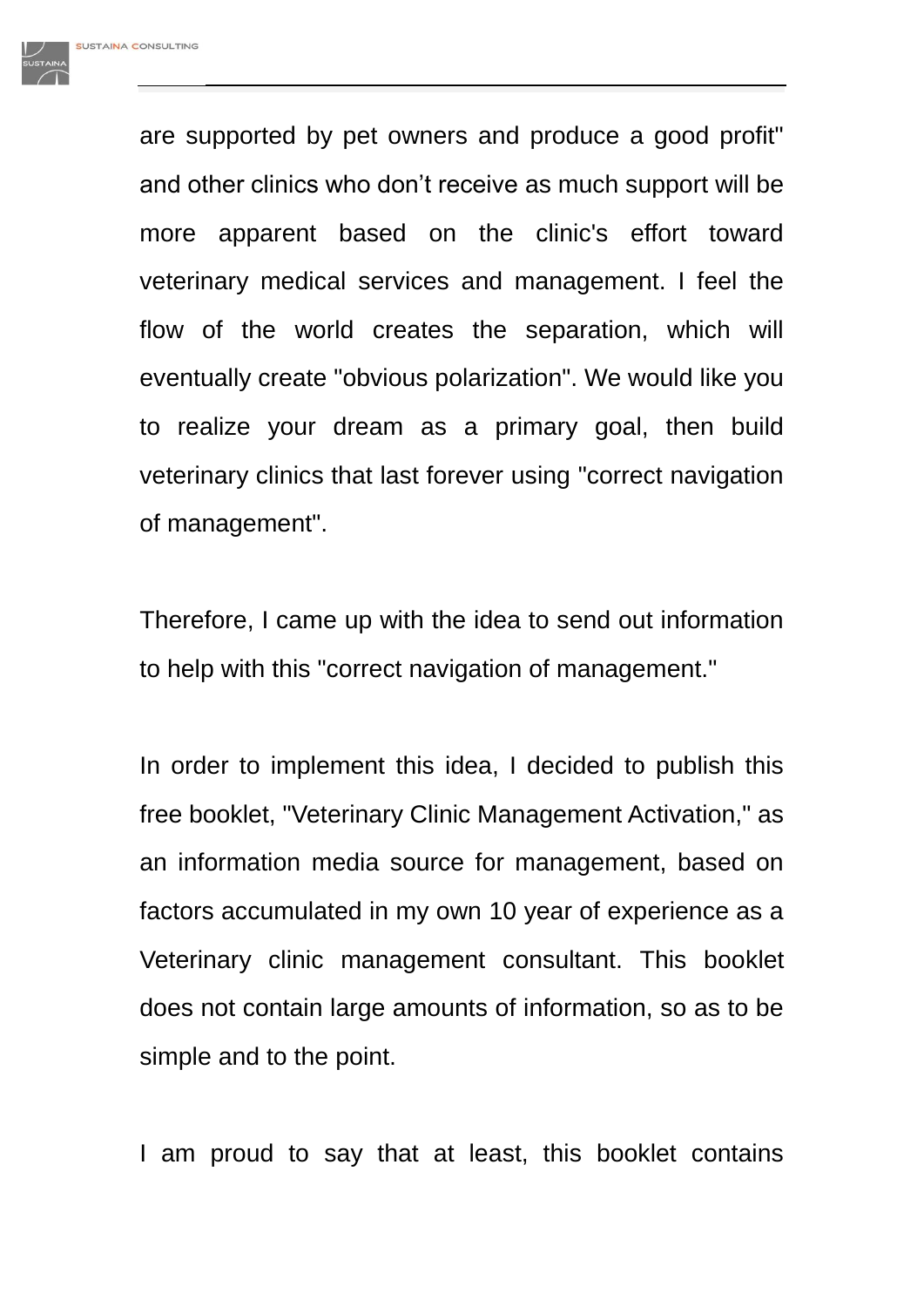important points worth around 5000yen.

I would be pleased if you would read this through and use it for your own veterinary clinic management.

I hope you set out toward being a "veterinary clinic which develops and lasts forever" while you feel the great excitement of running your business.

# **CEO Shinichiro Fujiwara Sustaina Consulting Co., Ltd**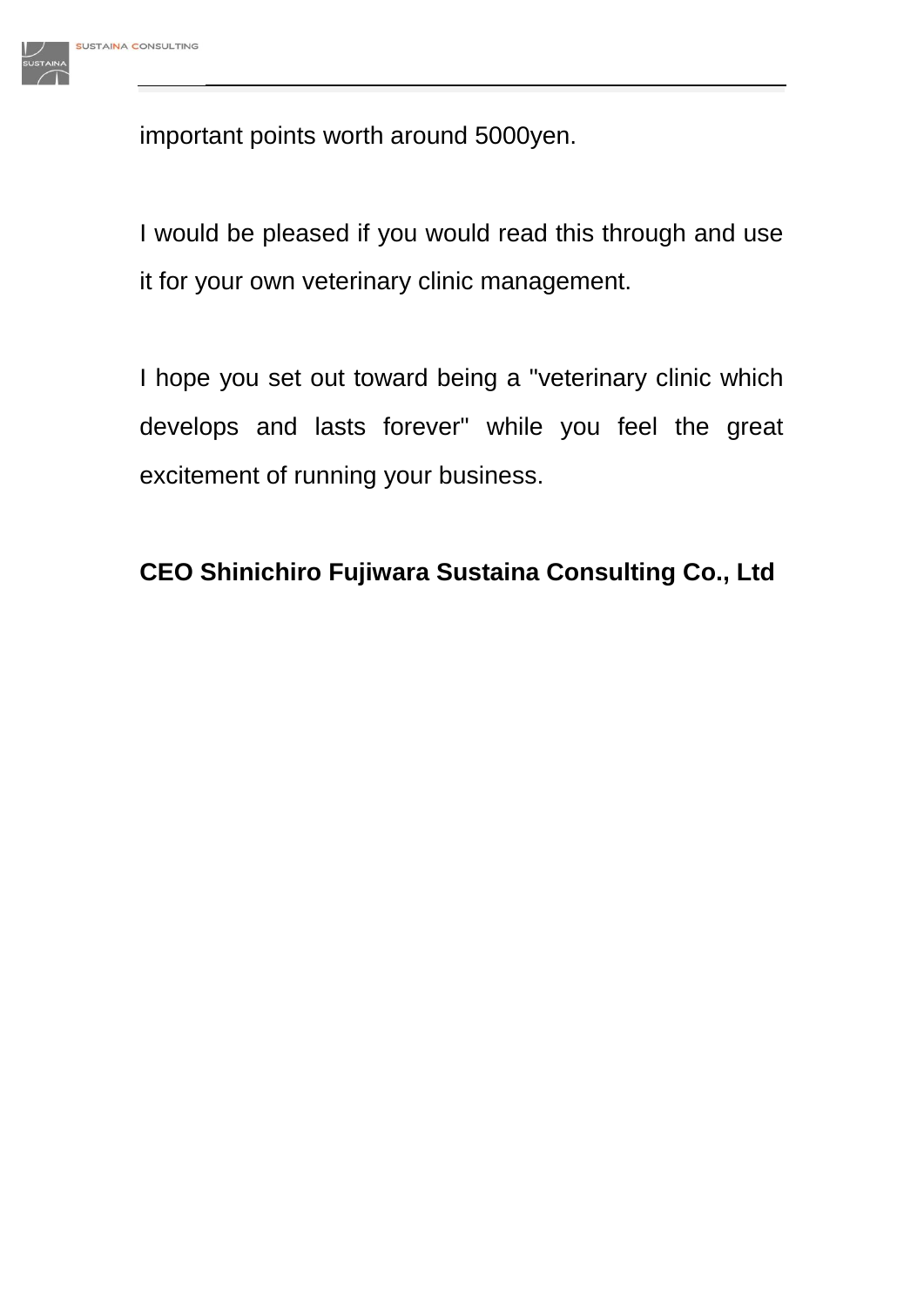# 1. **Significance of Veterinary clinic management**

A management body is one element of society. Therefore, it manages while having relationships with various other elements.

In these relationships, it is most important "not to disappear". On the assumption to last forever, ① profitability ②education and ③sociality are needed.

#### 2.**Image for management**

"Management" is a concept consisting of many elements.

For veterinary clinics, the easiest one to think of on this topic is "staff" related problems.

"People" are important elements that make up businesses.

In addition, medium to disseminate information such as websites and posters can be very important elements for running a business in other aspects.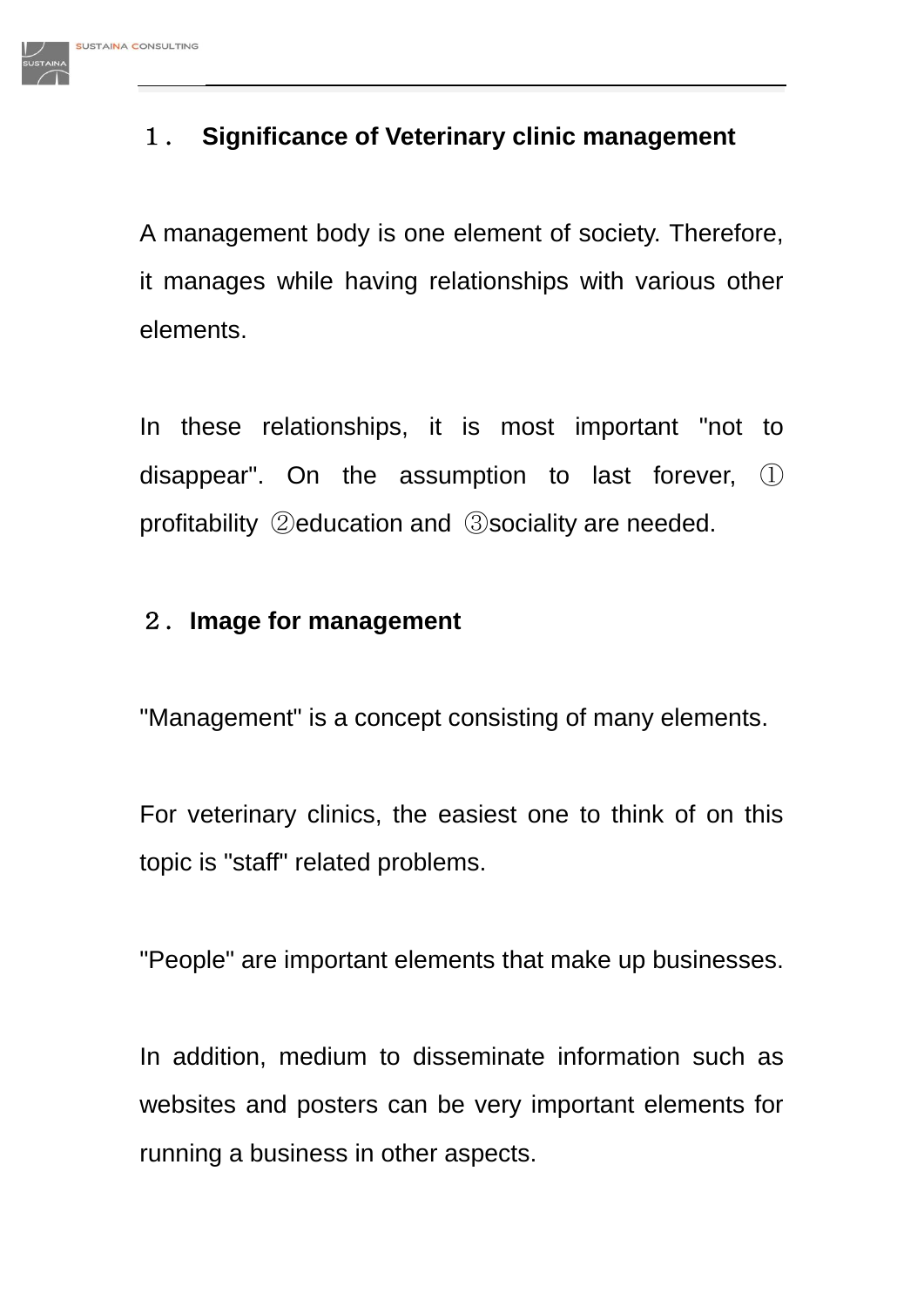

Money is also a very significant element in management.

As you can see, there are many elements involved in management.

Resources used for management are called "management resources".

You could simply refer them as "people" "goods" "money" and "information".

This group called "people and money" can be categorized under "management" and the other group called "goods and information" can be categorized under Marketing.

Marketing can be considered as a "mechanism to produce profit by providing information and better satisfaction to pet owners", while management can be imaged as an "engine" to power the mechanism called marketing.

The balance of these factors creates the driving force.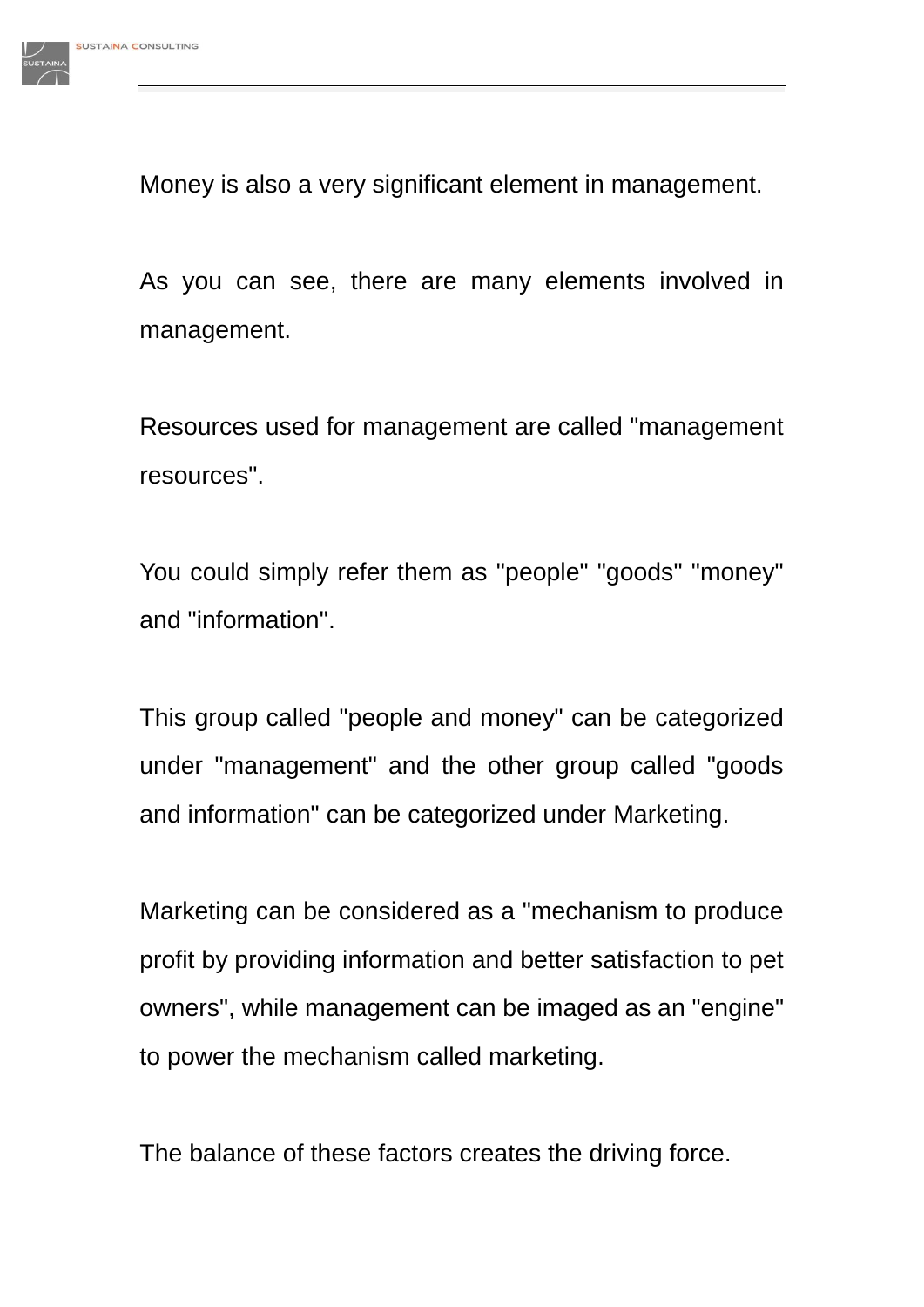

#### **3. The importance of knowing the "good points"**

Going about management blindly is somewhat risky. It may be a matter of degree, yet it is important to "know" the condition of your own clinic. I think you all know the importance of "examination" from a medical standpoint.

The same is true for management. However, there is a little difference.

It is important to know what the "good points" are first.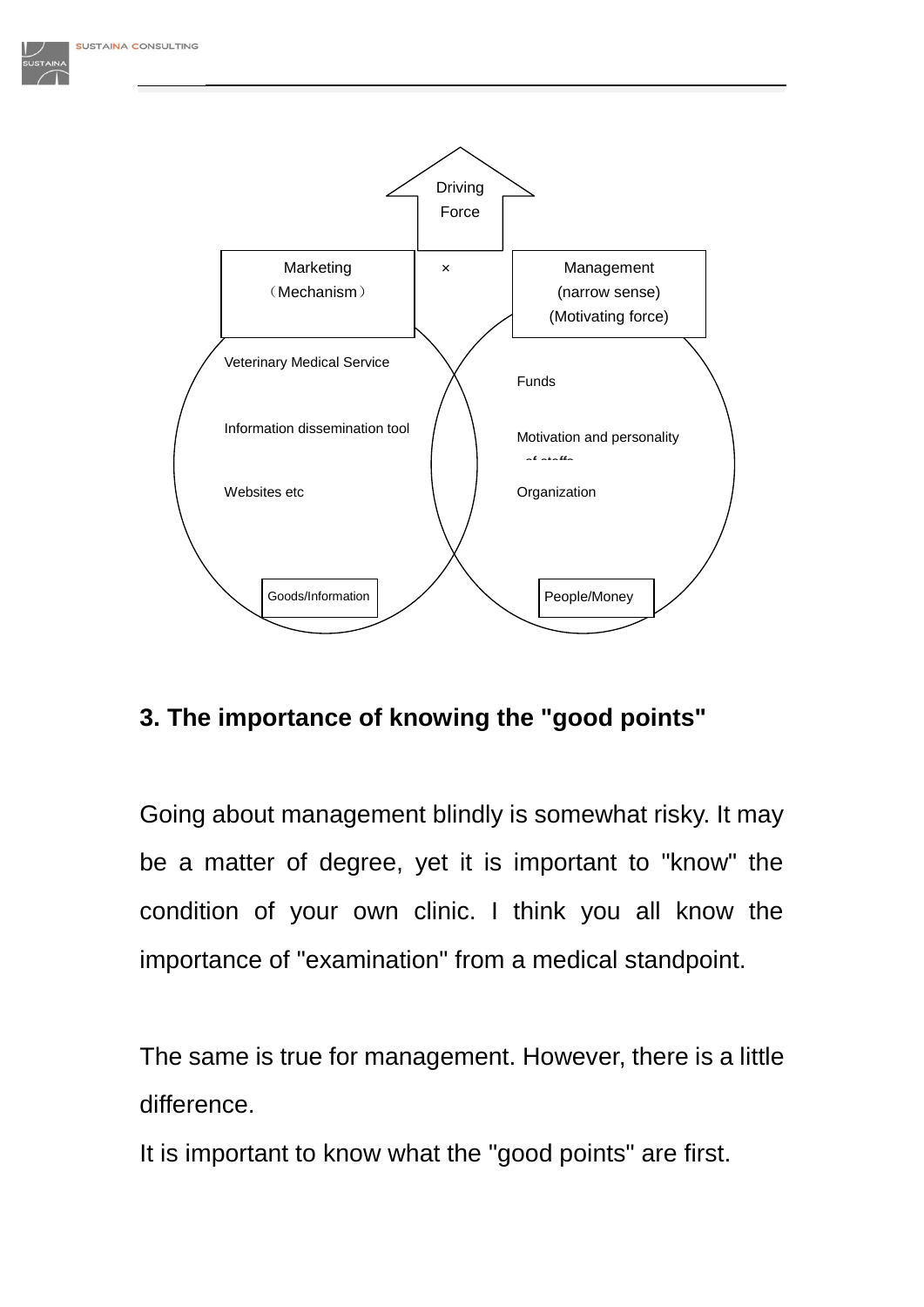Both good and bad points exist in various management bodies. Many clinic directors would try to "find out the bad points and improve them". Of course, that is not a bad idea. However, the approach to "improve the bad points" has a tendency to consume management resources which I referred to above, rather quickly, but often the results are not that fruitful. This approach also lowers motivation as well.

In my opinion, I feel it is more important to find out the "good points" first, then emphasize and improve these points.

These good points are already strong, therefore they are much easier to improve and since this is a positive activity, the motivation is high and easier to maintain.

However, in actuality, many veterinary clinics are not aware of their own "good points".

There are a variety of ways to find out what the good points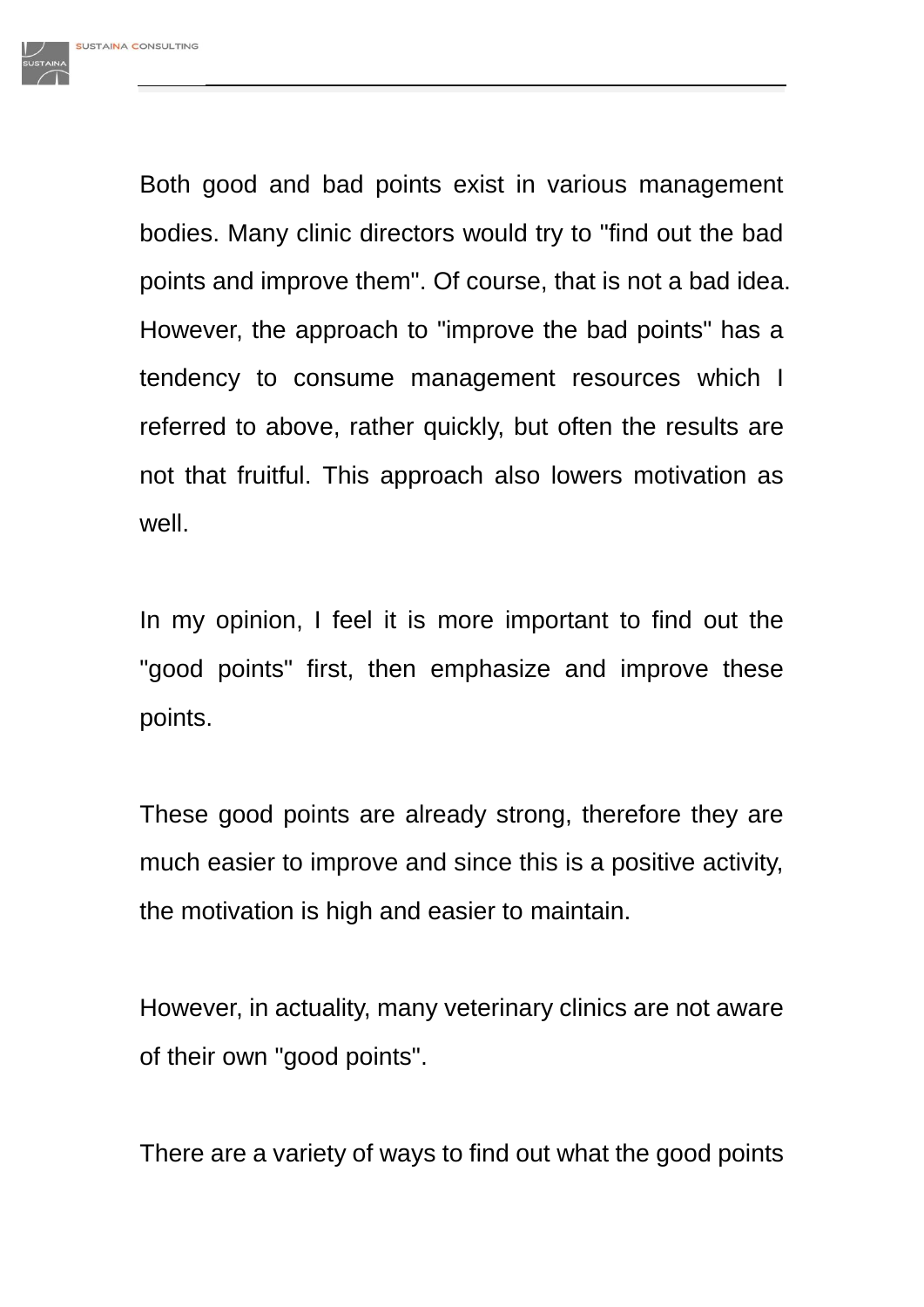are. For example, you might be able to find out by interviewing staff. Numerical analysis and demographics can be a way to find them out as well.

The most familiar and simple way is to conduct surveys of pet owners. I have posted a sample in my book "Veterinary clinic management practice manual". This sample could be a tool for you to find out the "good points" from various aspects.

I recommend trying to find the good points objectively at first, then work on making them even greater.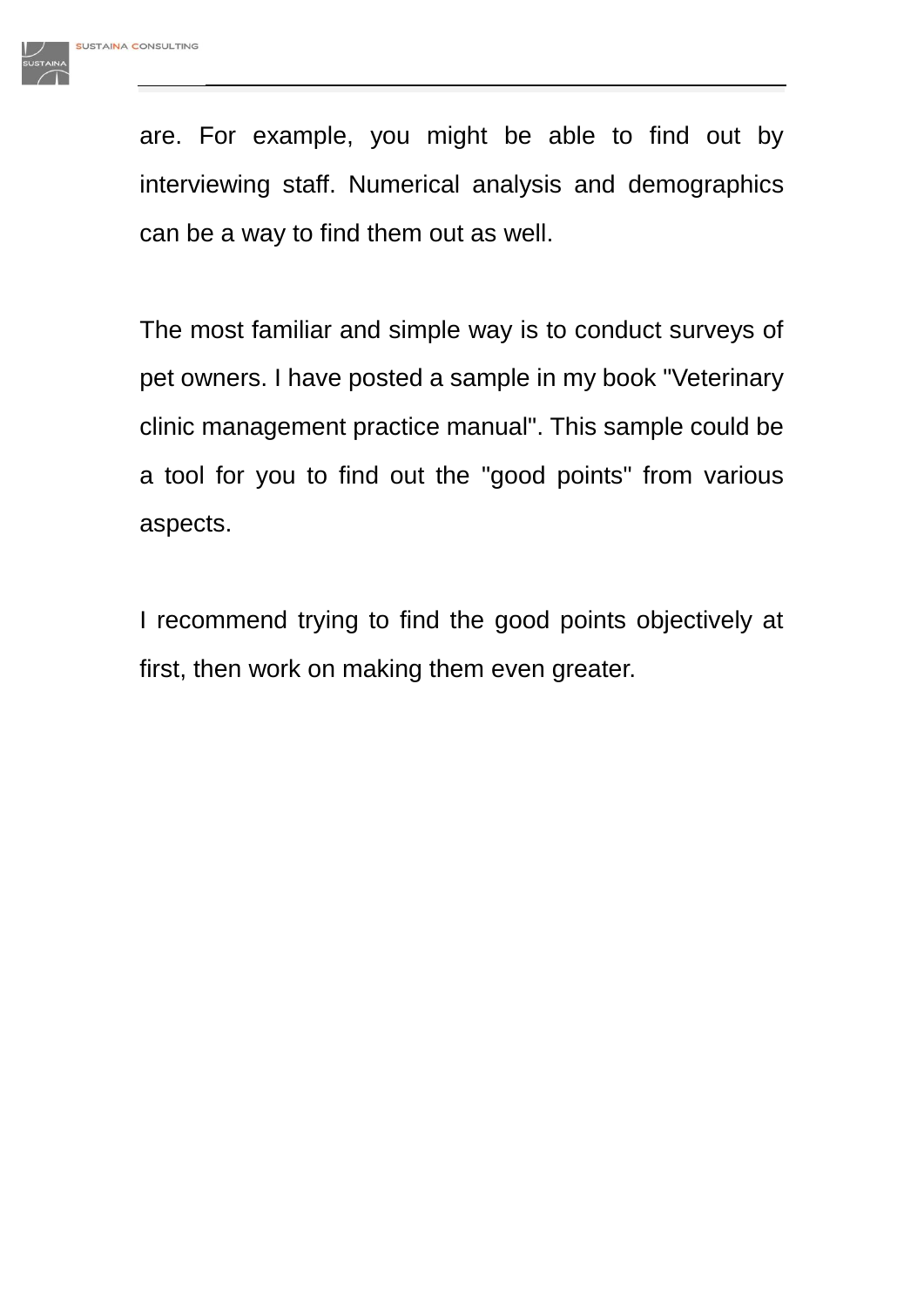

Thank you for letting us provide your pet with medical and health-related services. We are always striving to "improve our clinic quality" and "provide superior medical care most sultable for you and your precious pet".

In order for us to improve our clinic and service, we would love to hear your honest opinion by conducting this survey. We would truly appreciate it if you could answer the following questions to help us on our endeavor.

Q1: How did you first find out about us? 1. I live in the neighborhood 2. Sign 3. Referral 4. Yellow Page 5. Internet 6. Other ( ٦

Q2: If you answered "Referral" on the above Q1, how were we described to you? (Example: Cheerful environment, Detailed etc.)

Q3. What is the reason you chose Cookie Veterinary Clinic? Please let us know.

Q4. Please tell us what you like about us. (This keeps us going!)

Q5. Please tell us what you dislike about us. (Please don't hesitate, be honest.)

Q6. What would you like us to do? Please let us know. (Example: Publish Clinic newsletter etc.)

Q7. What would you like veterinary clinics to be like in the future ?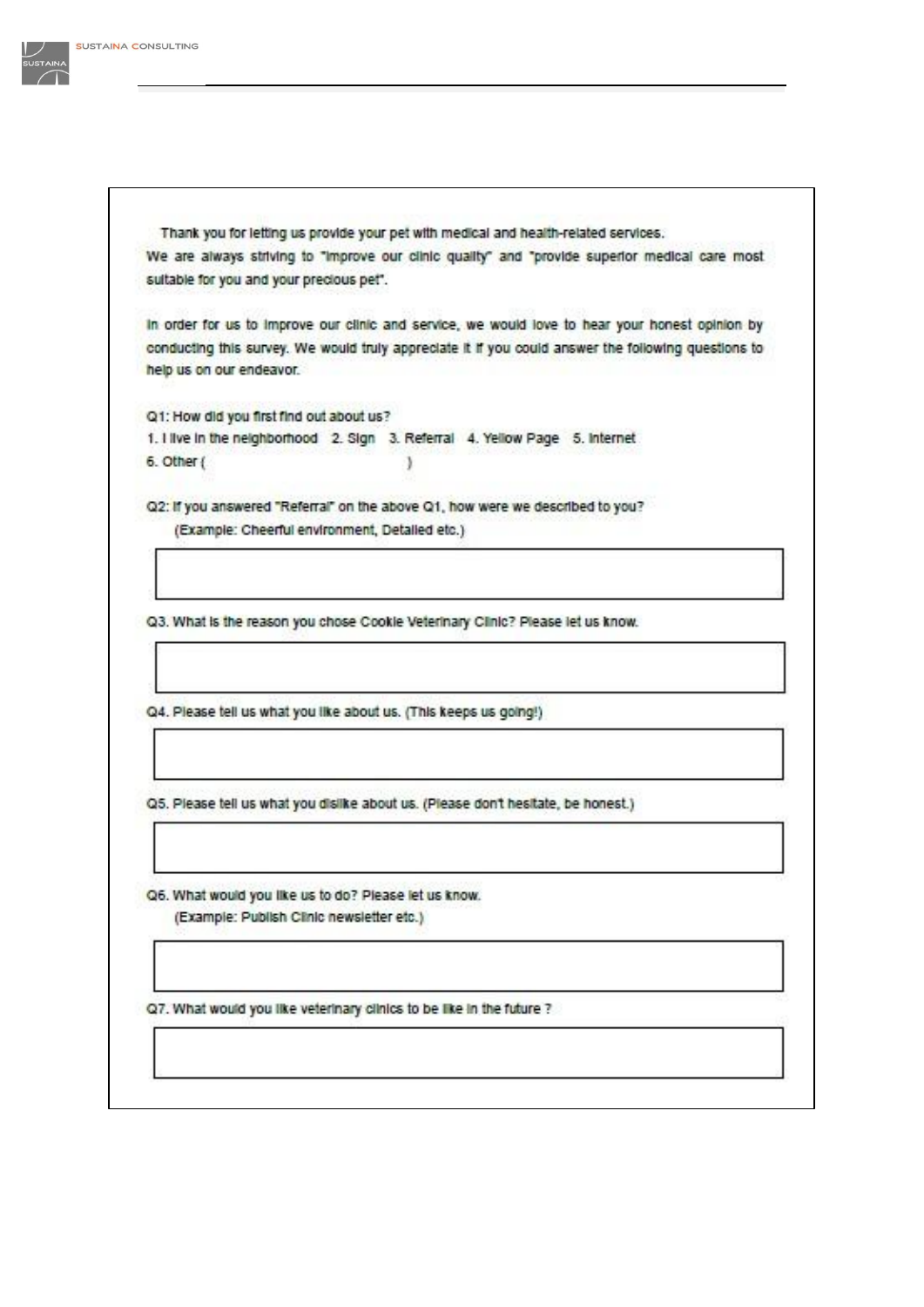#### **4**. **Marketing = Mechanism to increase sales**

In the previous section, I described the two concepts, marketing and management. First, let's look into the concept of marketing; the mechanism to produce profit by providing information and better satisfaction to pet owners - more specifically.

The word "sales" must be familiar to many of you. What does this "sales" consist of?

In fact, sales of a veterinary clinic can be represented by the formula listed below.

Sales = (first exam  $+$  number of follow up exams) x number of visits x unit cost per pet owner

In order to increase sales, each element in this formula should be increased.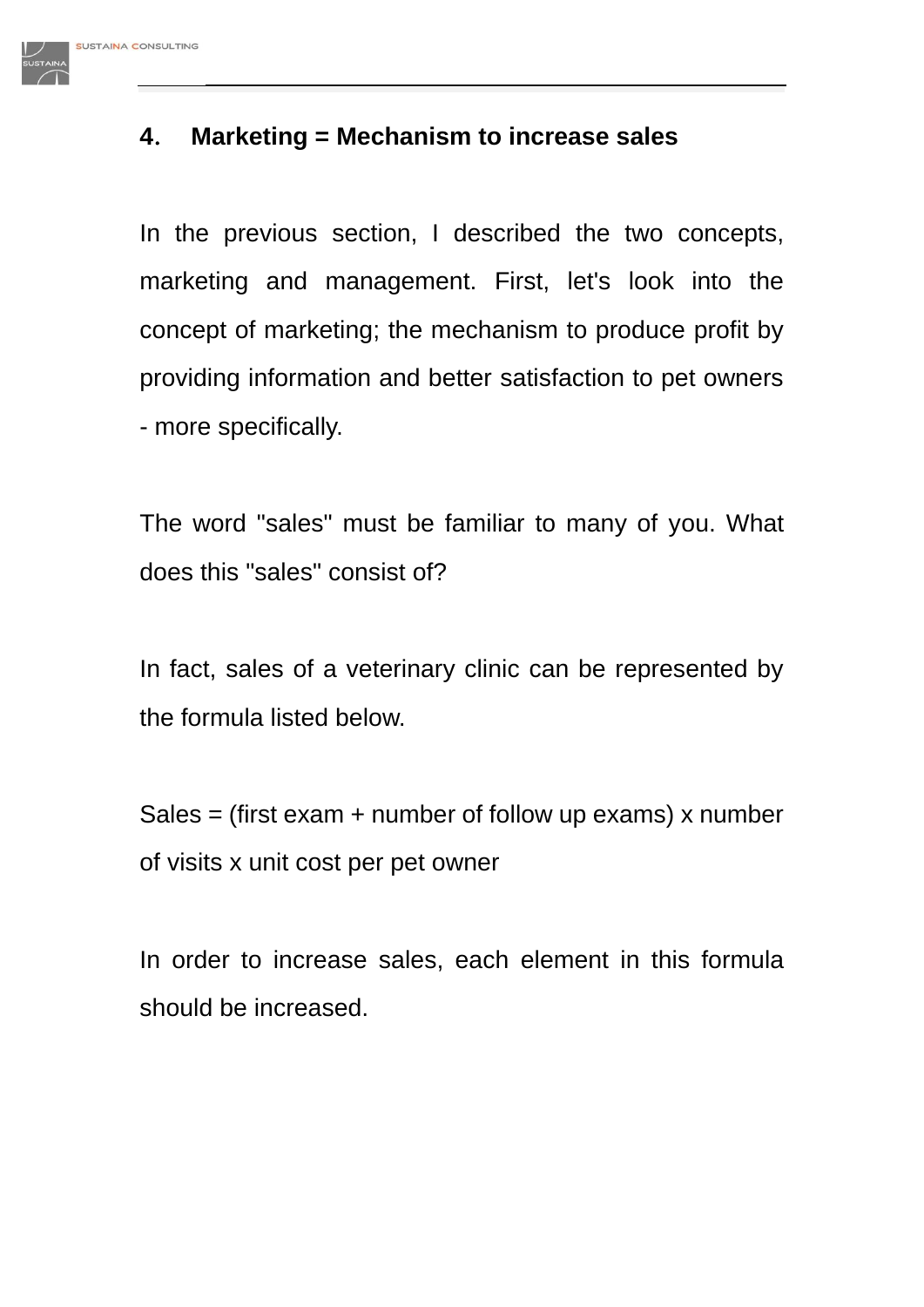There are some variations:

①Increase various elements evenly

②While maintaining some elements, increase specific elements

③ While decreasing some elements, increase other elements more than the decrease.

In addition, techniques and ideas to increase elements depend on the elements that make up each formula.

In the following section, I am going to describe the concept of each element.

First, in the formula of, Sales = (first exam + number of follow up exams) x number of visits x unit cost per pet owner,

let's think about increasing the number of first exams.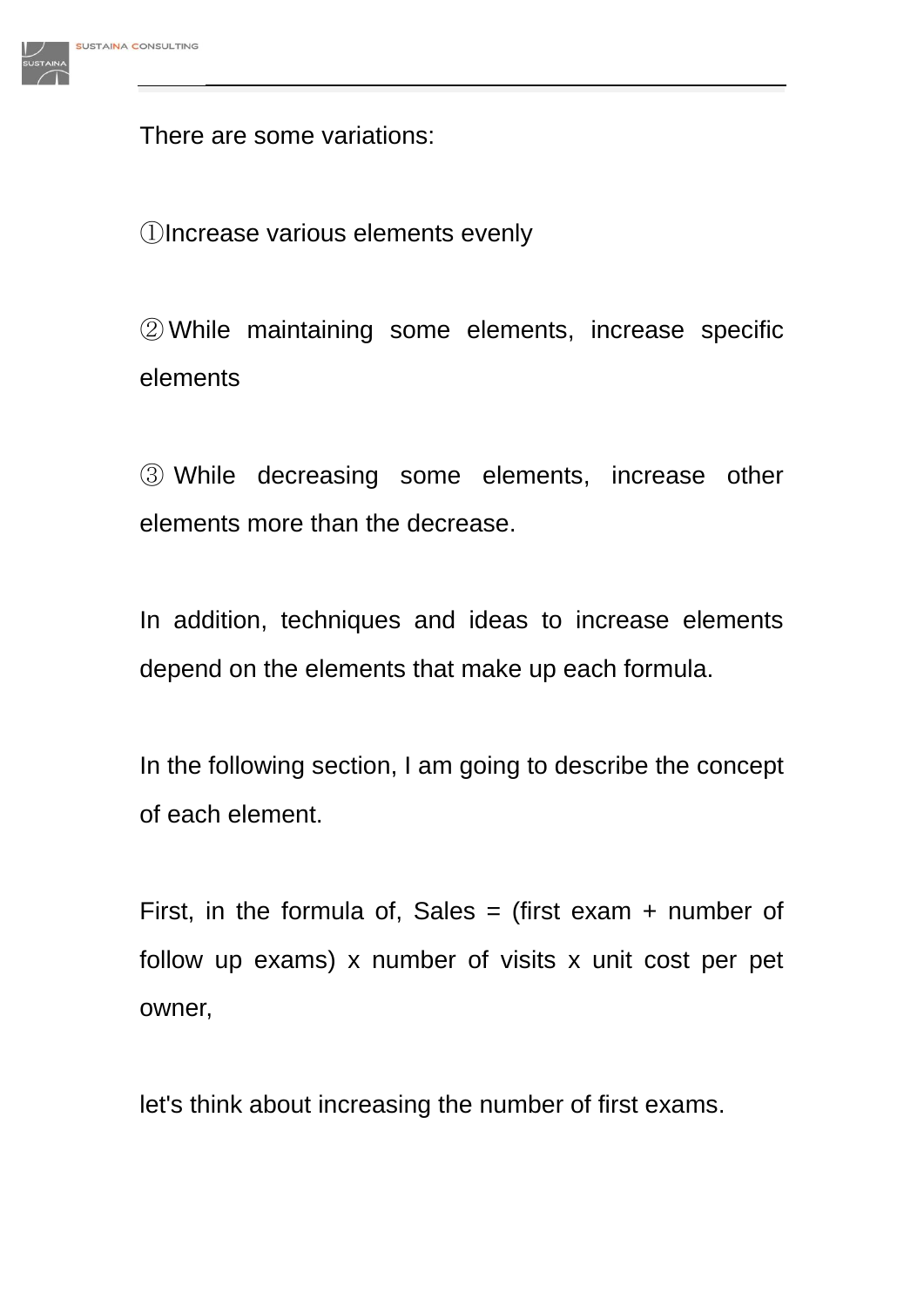### (1) Increasing the number of first exams

In a pure sense, a first exam is defined as a pet owner who has never visited the clinic before. When a pet owner lost his/her pet, and now has a new pet, comes back with the new pet to receive a first exam, this customer is essentially more likely to receive a follow up exam. In order to increase the number of new first exams, dissemination of information becomes mandatory. Information dissemination can be roughly broken into two categories;

① Information dissemination for "many unspecified recipients"

② Information dissemination for "many specified recipients"

"Unspecified recipients" means pet owners who are not looking for information on veterinary clinics. They are like anyone walking by on the street. Information dissemination directed toward unspecified recipients is an infringement of the advertising regulations of the Veterinary Practice Act,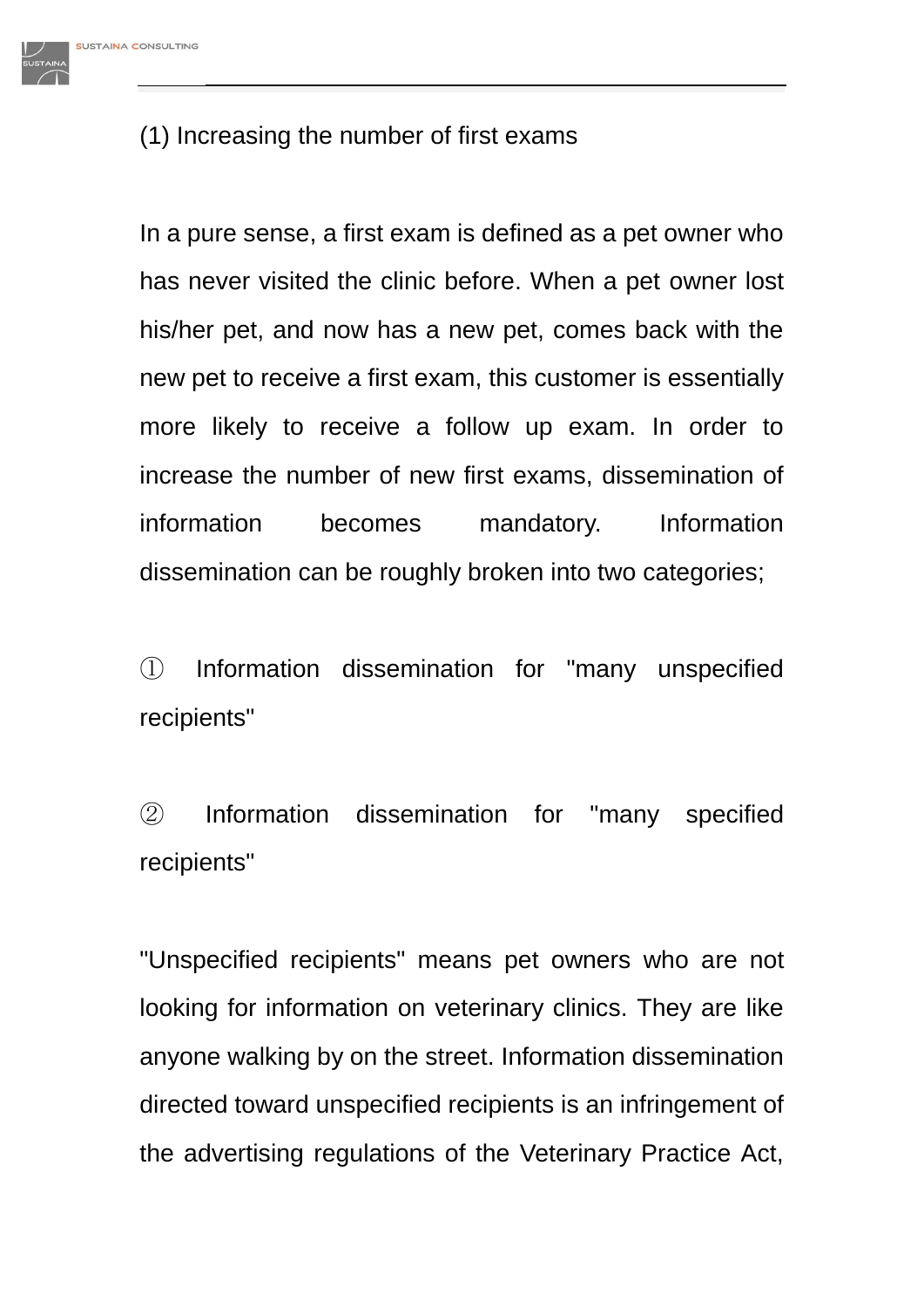

#### Article 17.

Billboards and fliers are considered as examples of these types of medium. However, in order to acquire new clients, other than spreading information word of mouth, it is necessary to disseminate information to unspecified recipients through some medium.

Recently, websites have become an important media. However, a website is not a media for unspecified recipients.

Websites are considered as a medium which are directed toward specified recipients.

Pet owners run searches using various keywords and people who want information from a particular website input its URL address to reach the website. Therefore, websites are considered as medium directed toward specified recipients who want information, and this does not infringe with the advertising regulation.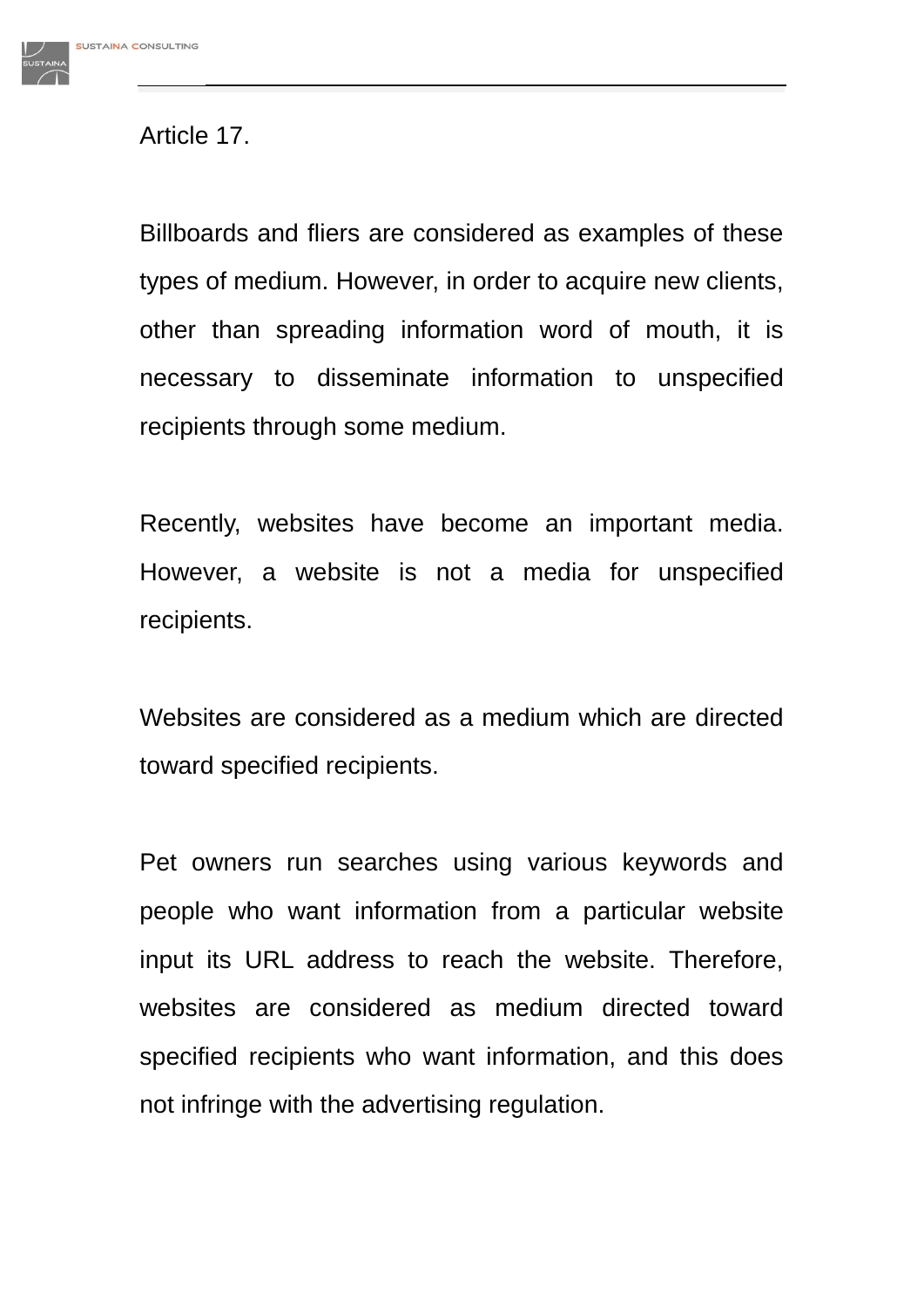Because of this, we can incorporate a lot of information on the website.

In recent years, websites have become a very important medium in order to acquire brand new clients.

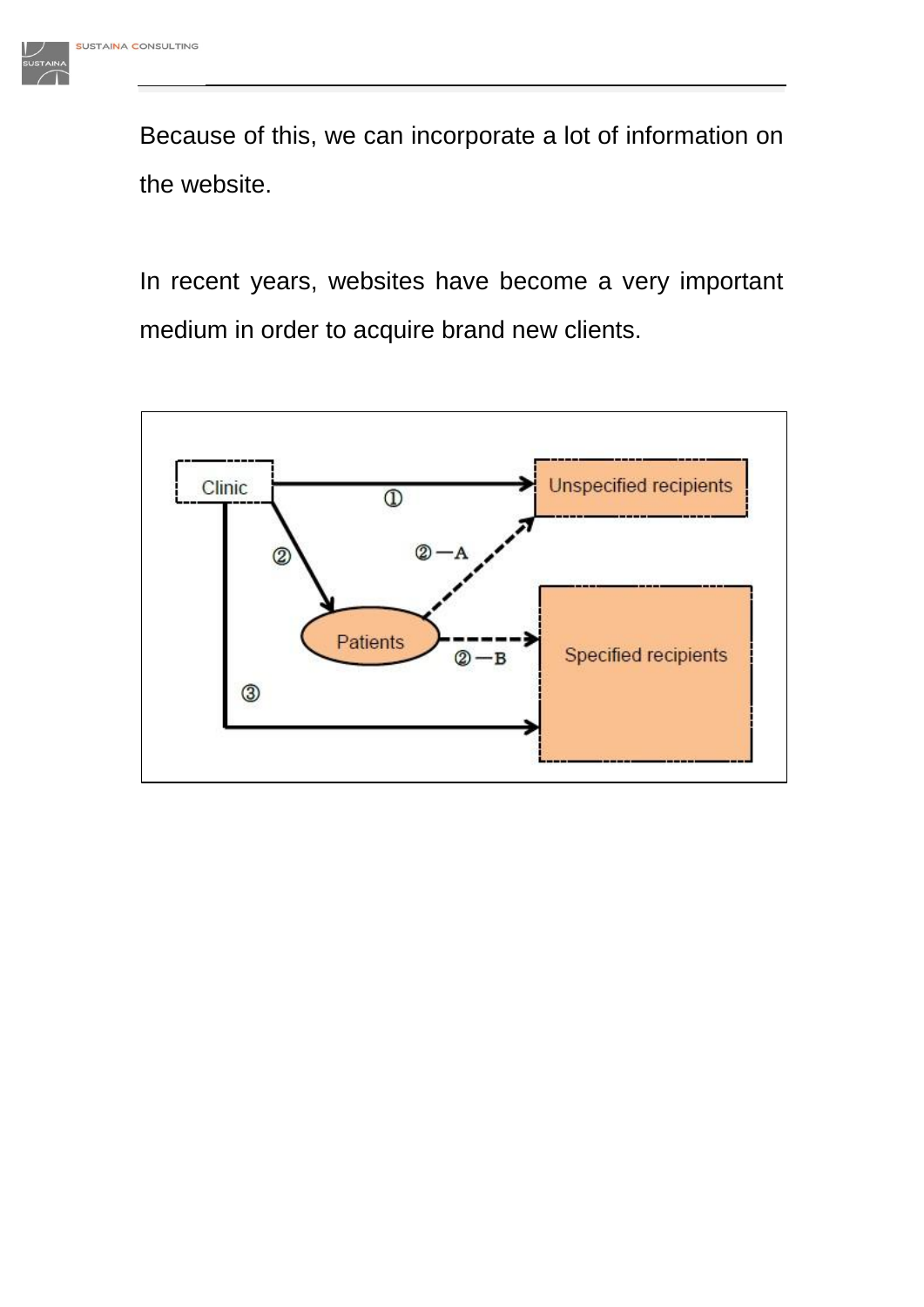(2) Increasing the number of re-examinations and the number of visits

**Next** 

In the formula of Sales  $=$  (first exam  $+$  number of follow up exams) x number of visits x unit cost per pet owner,

Let's think about increasing the number of visits and the number of re-examinations.

First, increasing the number of re-exams means ① increasing retention rate.

In order to increase the retention rate, it is important to deliver a proper first exam. In addition, creating a distinctive element from other clinics by enhancing the good points of the clinic is also important. To do so, it becomes imperative to carry out and exercise proper dealings with pet owners. Not only describing in words, but also giving description by referencing documentation. This can be an easy but effective way to increase the retention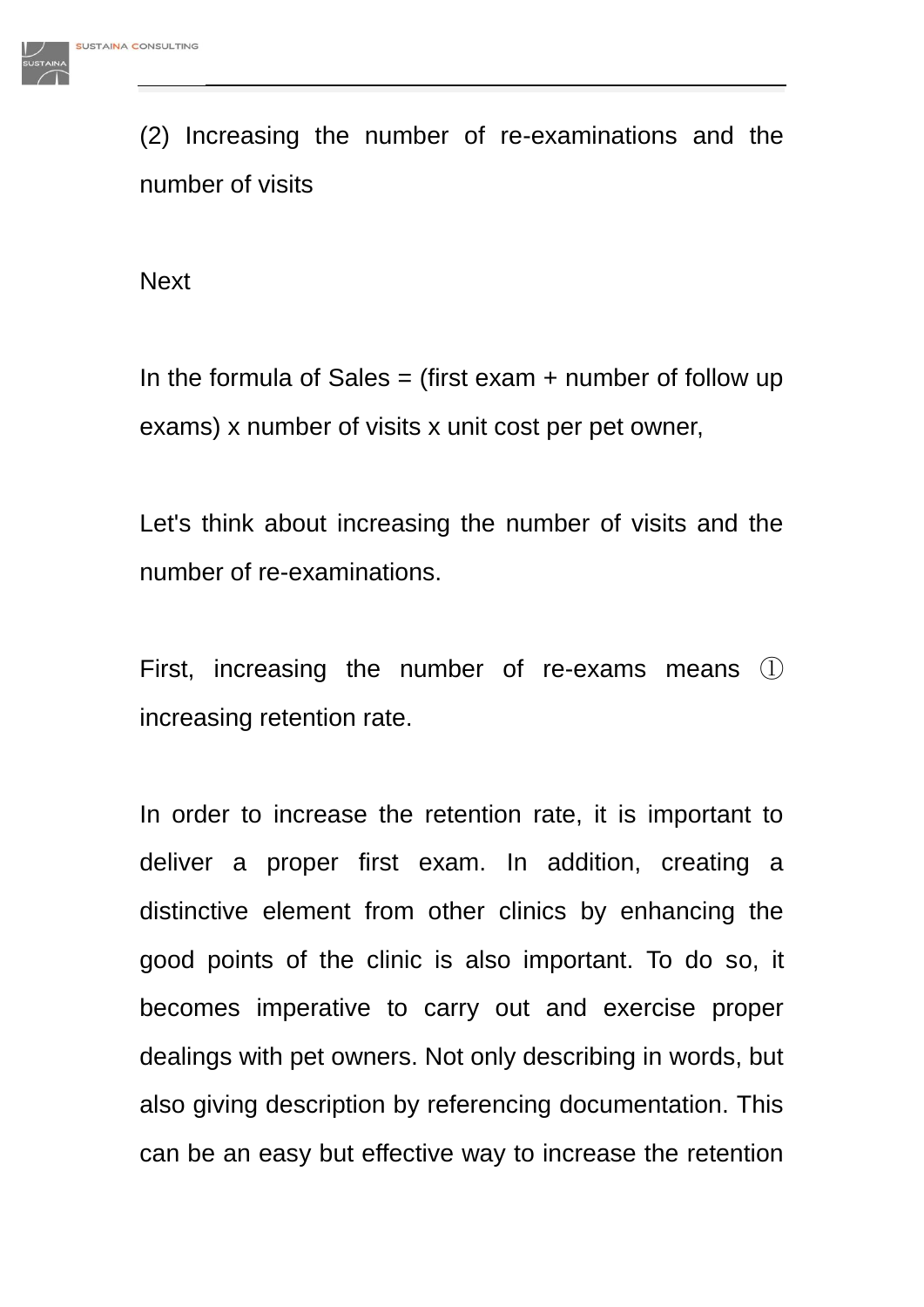rate.

② Increasing the number of visits may be considered the same as increasing the number of re-exams. The bottom line is that both lead to an increase in the total number of patients.

The simplest way to practice this is to specify the next appointment date clearly rather than using a vague statement such as "a week after". Of course, you also need to send information about the timeframe for the next heartworm prevention treatment or dental checkup by direct mail. In addition, as a promotional idea, a gift may be given based on the number of clinic visits.

However, there is a relationship between the number of visits and prevention/treatments in any case.

It is important to take this relationship in consideration, when you disseminate information and/or implement programs in your efforts to increase patient visits.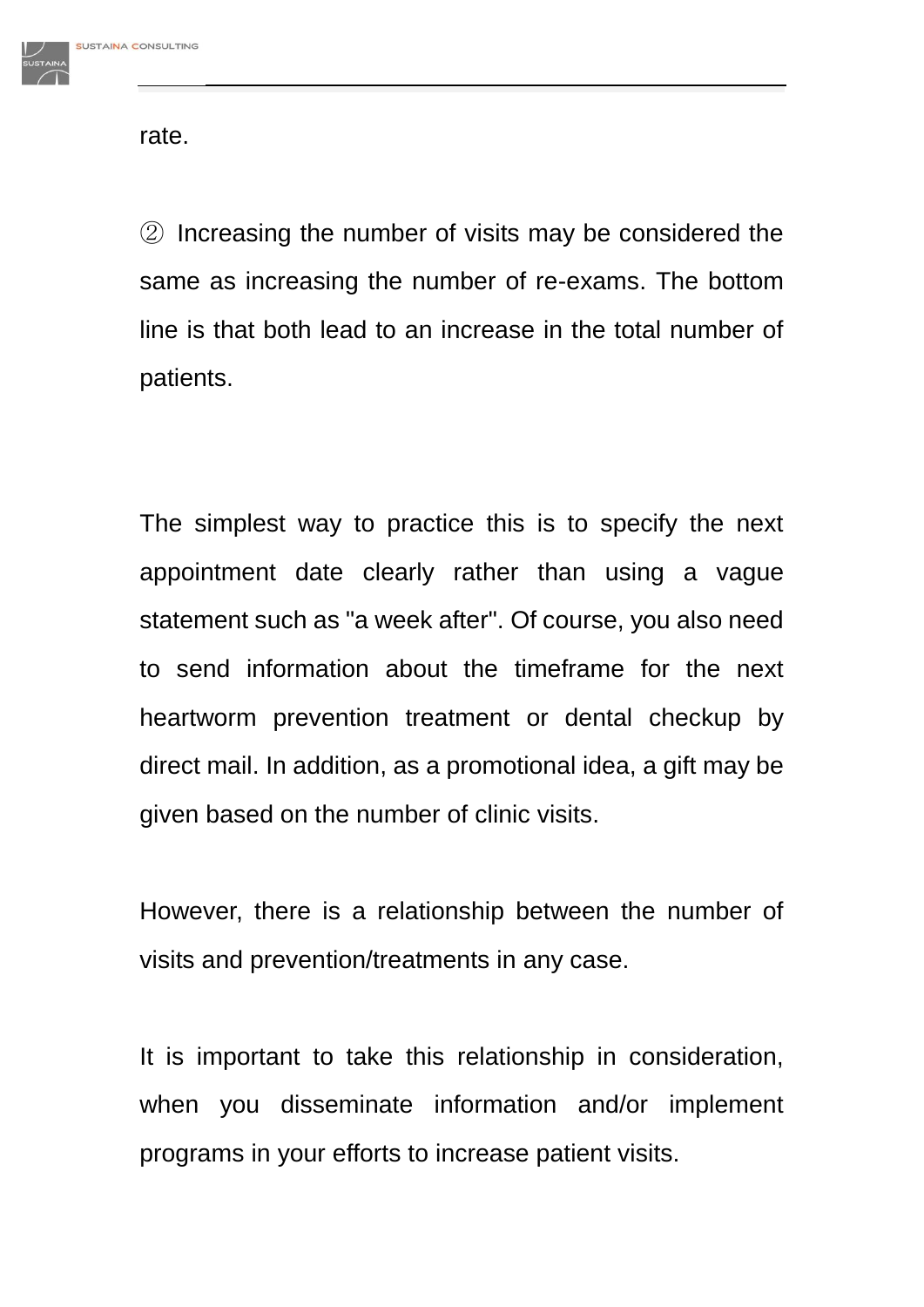

(3) Increasing the unit price of each pet owner

First of all, if you are not supported by pet owners, you cannot be paid by them properly either. Average unit price per pet owner varies based on the area standard and/or medical services offered by clinics.

Keeping that in consideration, we will think about a case to increase the unit price rather than the current price. In order to increase the unit price, thinking in the long term, veterinary medical services such as "being able to offer medical services currently not offered" or "being able to perform surgery not currently offered" need to be linked in this consideration. Again, a major factor in unit price will take place in big price items such as hospitalization and/or surgery.

However, in the short term, the concept of "upgraded choice" plays an important role. An example of this can be an idea like "How about setting an upgrade service with a price that is higher than regular routine check-ups?" This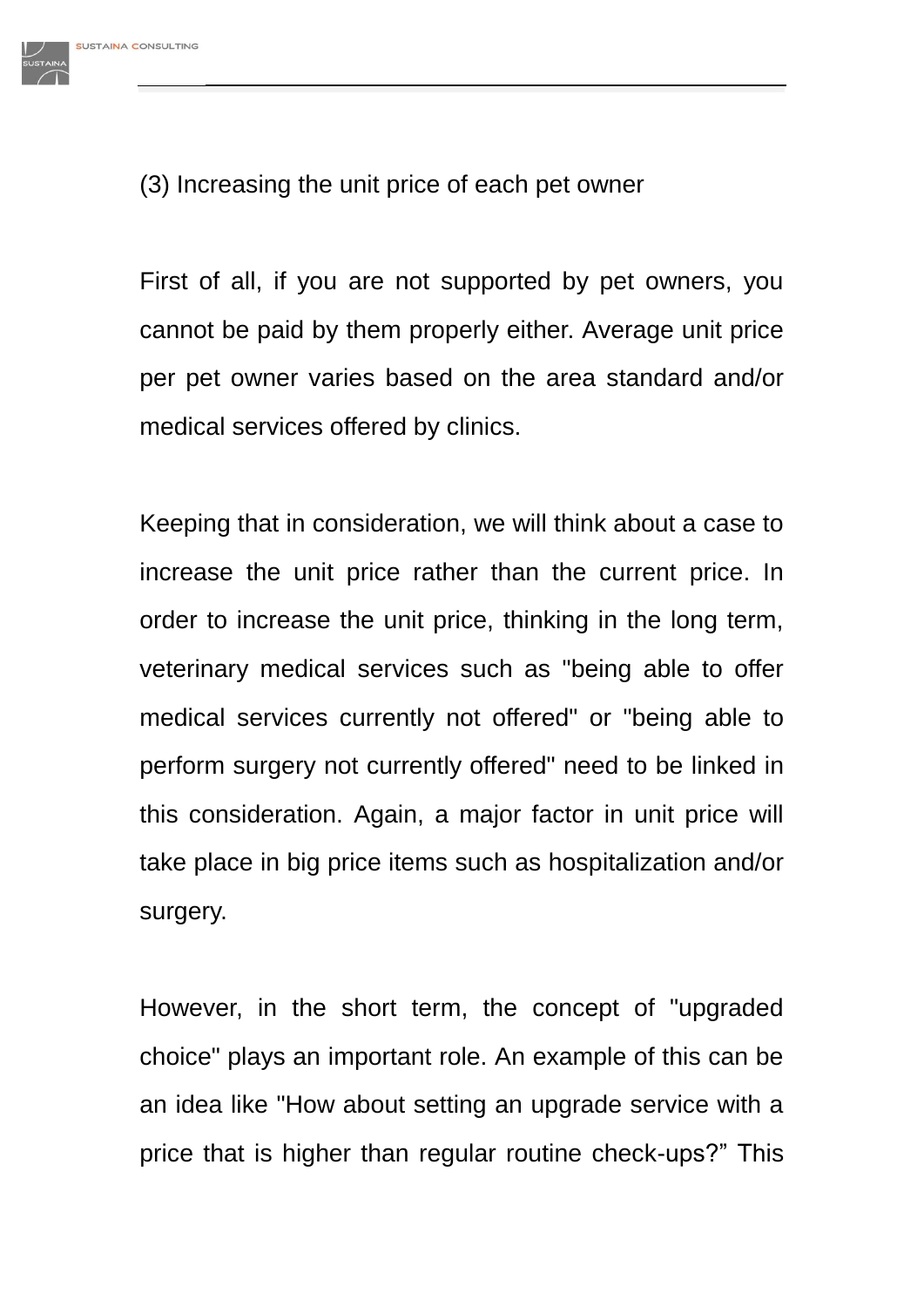means, by adding extra value, clients could purchase a little higher priced service. Another idea is "Plus One Choice". This is like suggesting a urine test to people who are taking a blood test.

By doing so, an income from a urine test is added to an income from a blood test, resulting in increased profit. This was a simple example of the concept of increasing unit price.

By adding more tests, more problems may be revealed in the test results, and this might work well for the clinic directors who would like to enhance veterinary medical services.

# **5. Management is an "engine" to move the mechanism called marketing**

(1) Staff are the most important factor in the engine

"Human resources" are the most important element that makes up the veterinary clinic. If you care and polish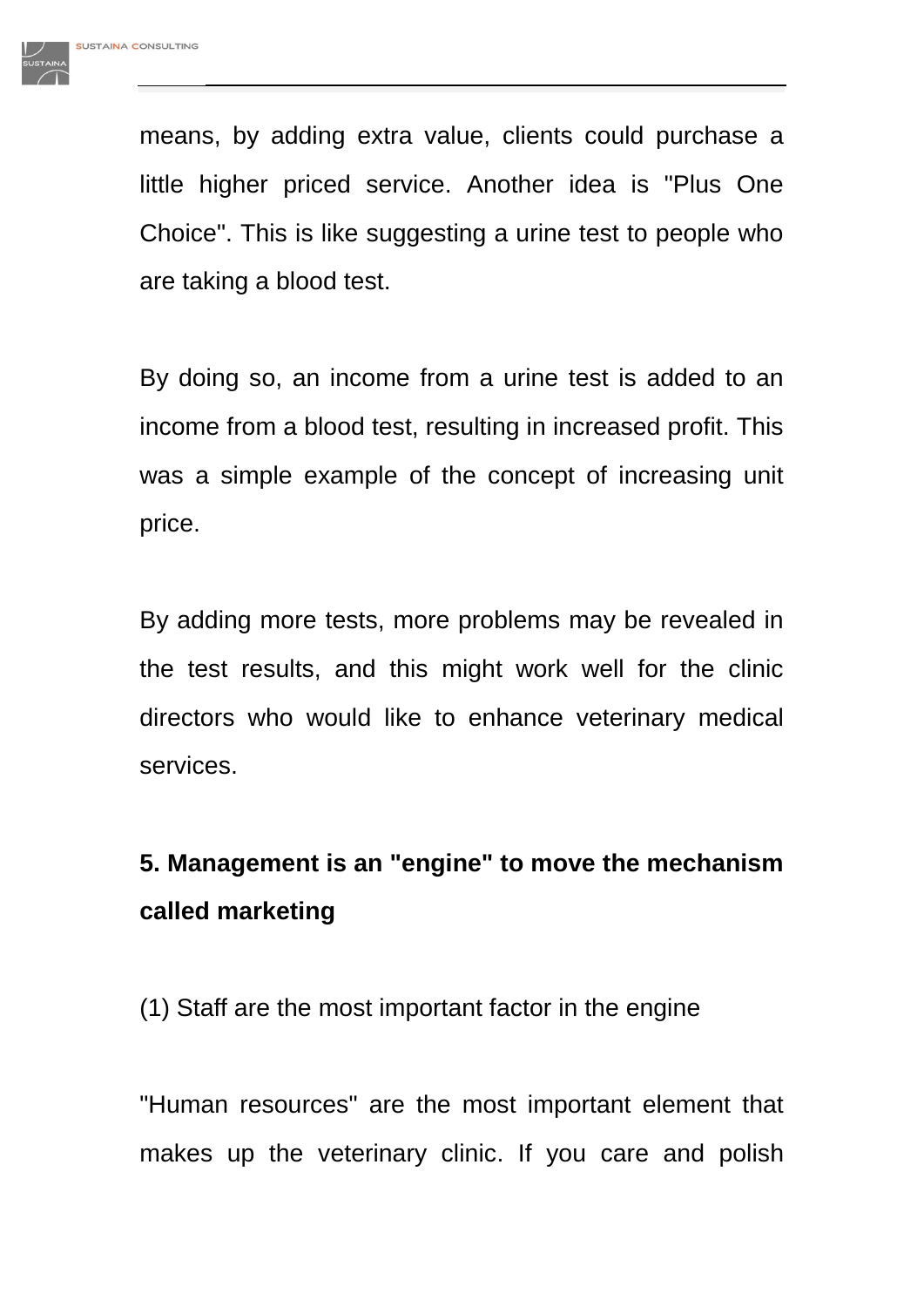"human resources," they will be "human treasures" in the clinic. Some clinic directors say, ultimately, everything depends on quality of staff.

Then what should we do to care and polish "human resources" to the height of "human treasure"? This is not easy. It takes a long time. In fact, this "human treasure plan" starts at the time of the recruitment.

The cycle of this "human treasure plan" progresses as a series like this: ①Recruitment/Hiring  $\rightarrow$  ②Education  $\rightarrow$ ③Evaluation.

①Recruitment/Hiring

However, at veterinary clinics, recruitment and hiring don't seem to have much significance.

Even for hiring doctors, it is common to see classified ads only referring to salaries, rather than letting the possible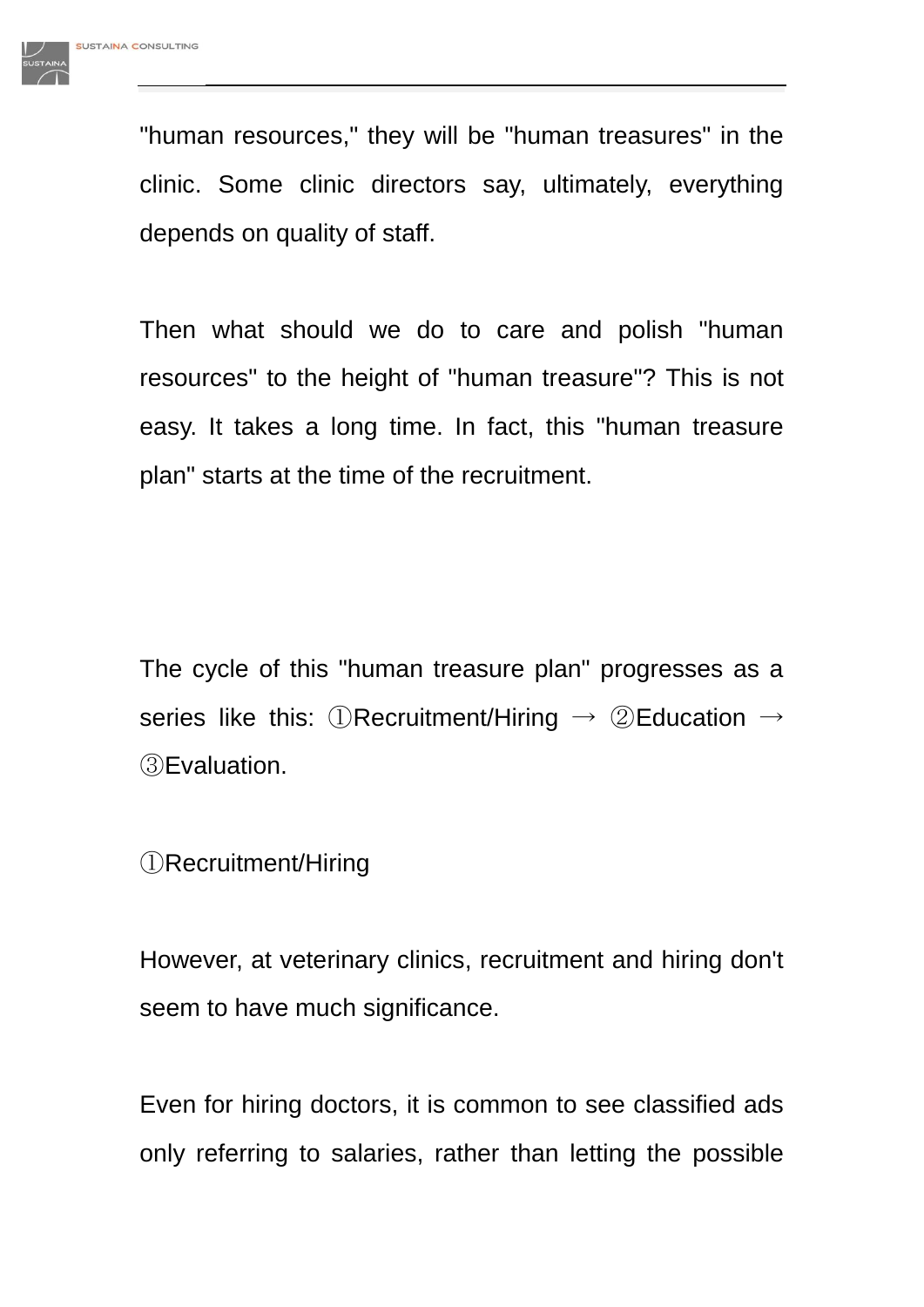

candidates know about the clinic's concepts and ideas.

As a proper approach, you should create a policy as to what kind of veterinary clinic you aspire to be.

Then, make a series of procedures such as "The highest priority in hiring is to have people who are interested in our values."

However, veterinary clinics using this kind of language in ads for hiring are quite rare.

Also, due to the lack of standards in hiring, some clinics hire staff without much good reason. Of course the impression you get from the person is important.

However,

If you have specific standards for hiring and are aware of them, such as

"I would like to work with these types of people." and "I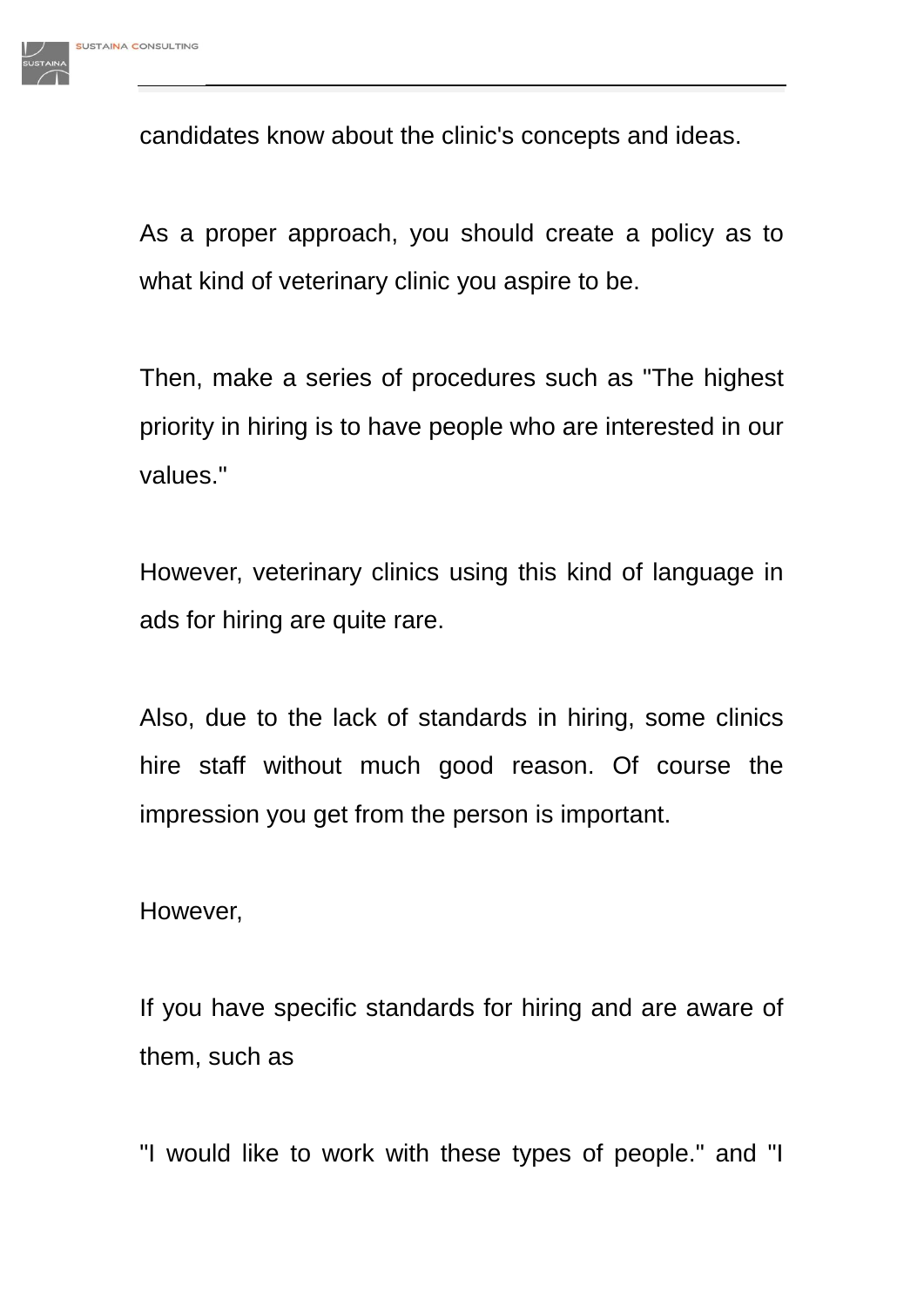don't want to work with these types of staff members", then it will be much more likely you will be able to hire the staff you have been looking for.

I have listed a few points here. The foundation is to have a vision of "the veterinary clinic you want to have."

② Education

Regarding education, there are two directions for veterinary clinics.

1) Education as veterinary health care workers

2) Education as a member of society and a team member.

These two directions of education are based on the differences in the types of talent desired as a member of a veterinary medical service facility and a member of a management body.

1) Education of veterinary health care workers will be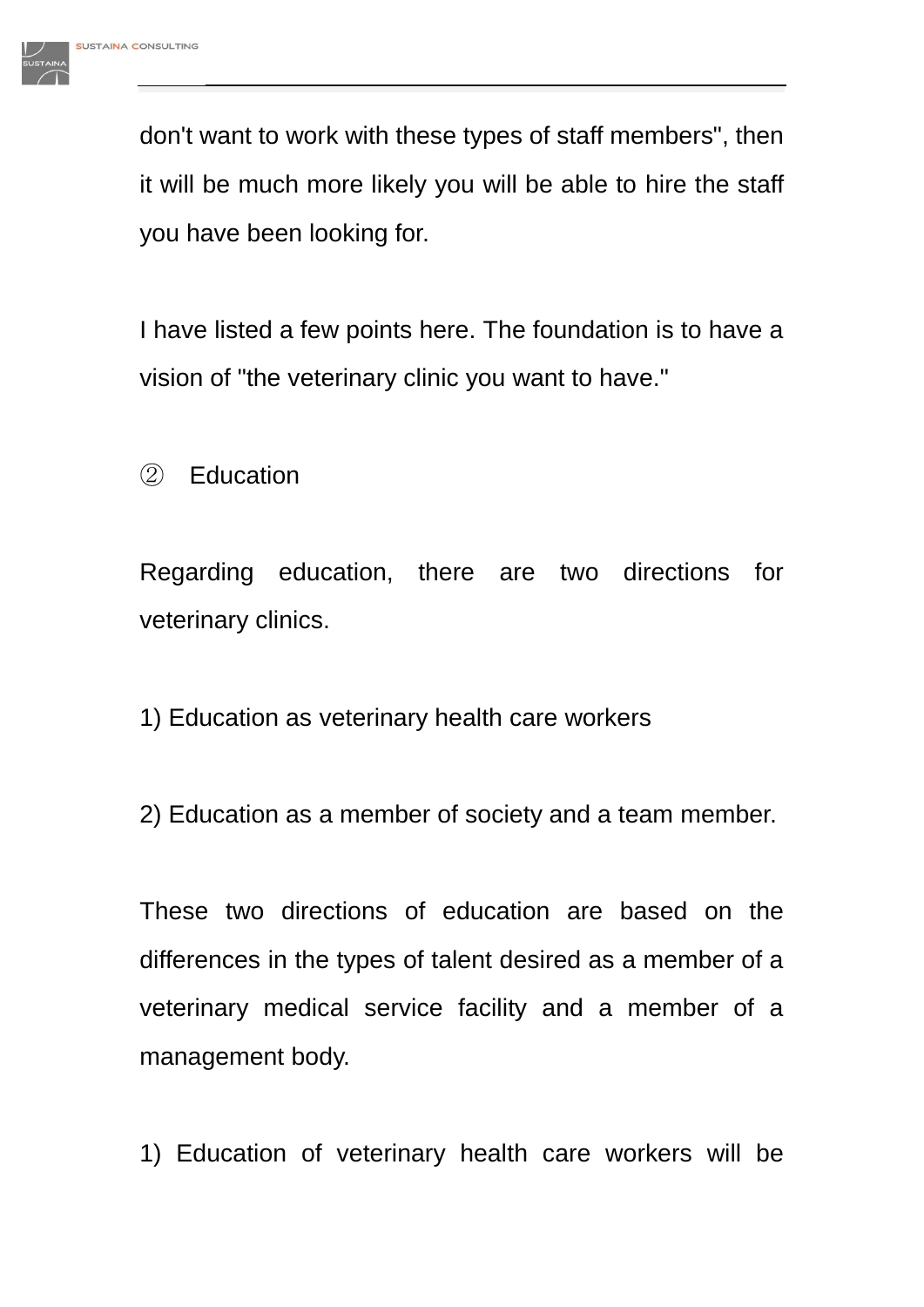learning skills in veterinary medical service technology, trying to eliminate errors and improving claims handling ability, etc.

This is the education to enhance the skills necessary in the actual veterinary medical sites. This type of education is provided in daily medical practice, conferences and study groups.

2) Education to be a member of society and a team member can often be more difficult.

Because in many cases, even the director himself/herself has not been properly educated on this.

This is about business skills such as keeping promises, executing reports, contacting, and consulting properly and precisely. This also refers to a basic mental attitude that desires to help one another as a member of the team.

This type of education is essential.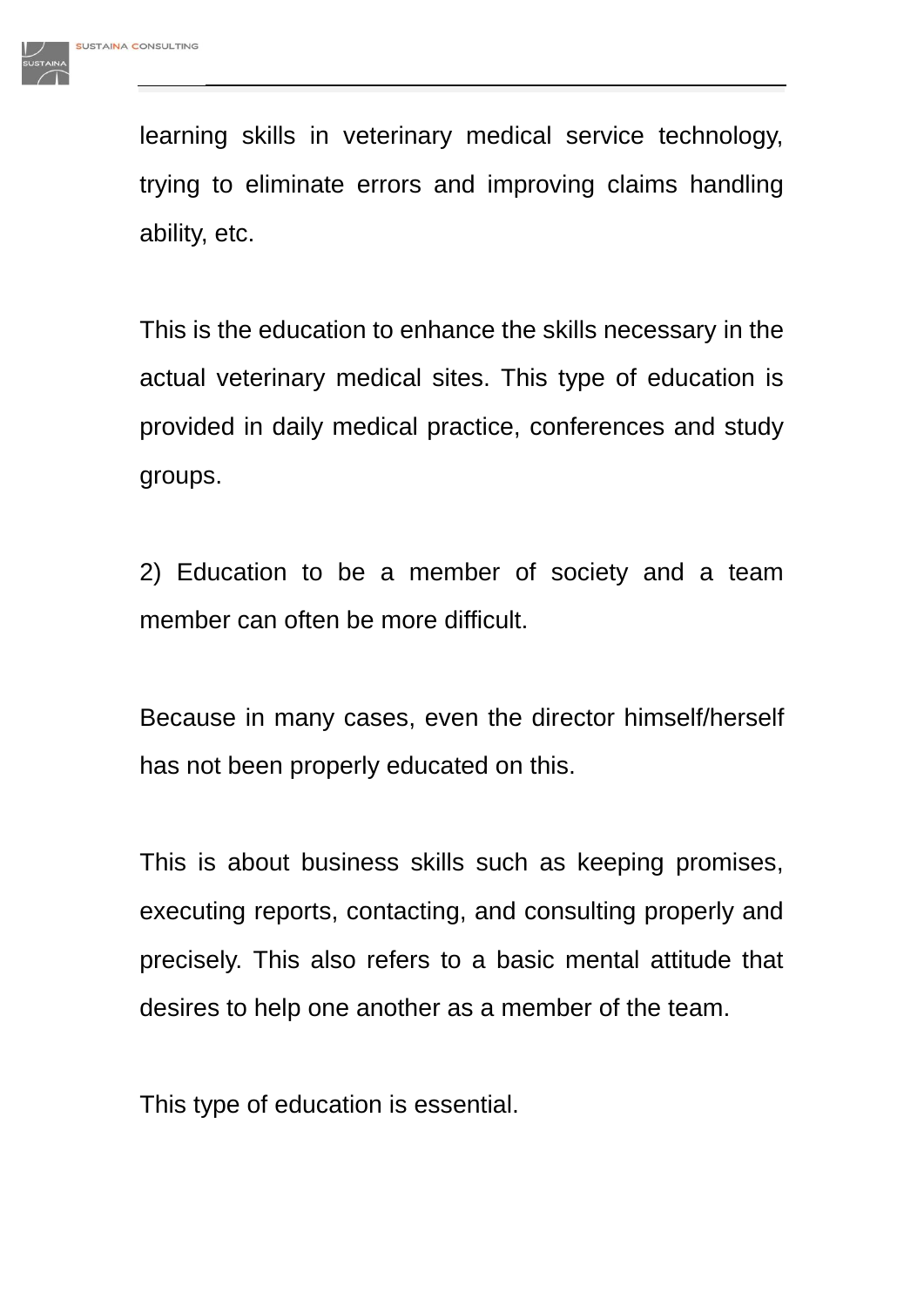Basics need to be taught through books and study groups.

Education in these two directions will be very important.

③ Evaluation

For staff members, receiving an evaluation means "being recognized."

Because of this, even when scolded, evaluation still produces assurance of being "watched over."

For a human, being ignored is the hardest thing to take and it feels very lonely.

Therefore, evaluation in any form, will be extremely beneficial. There are two distinctive and important parts of evaluation.

They are 1)Evaluation of the results and 2)Evaluation for the process.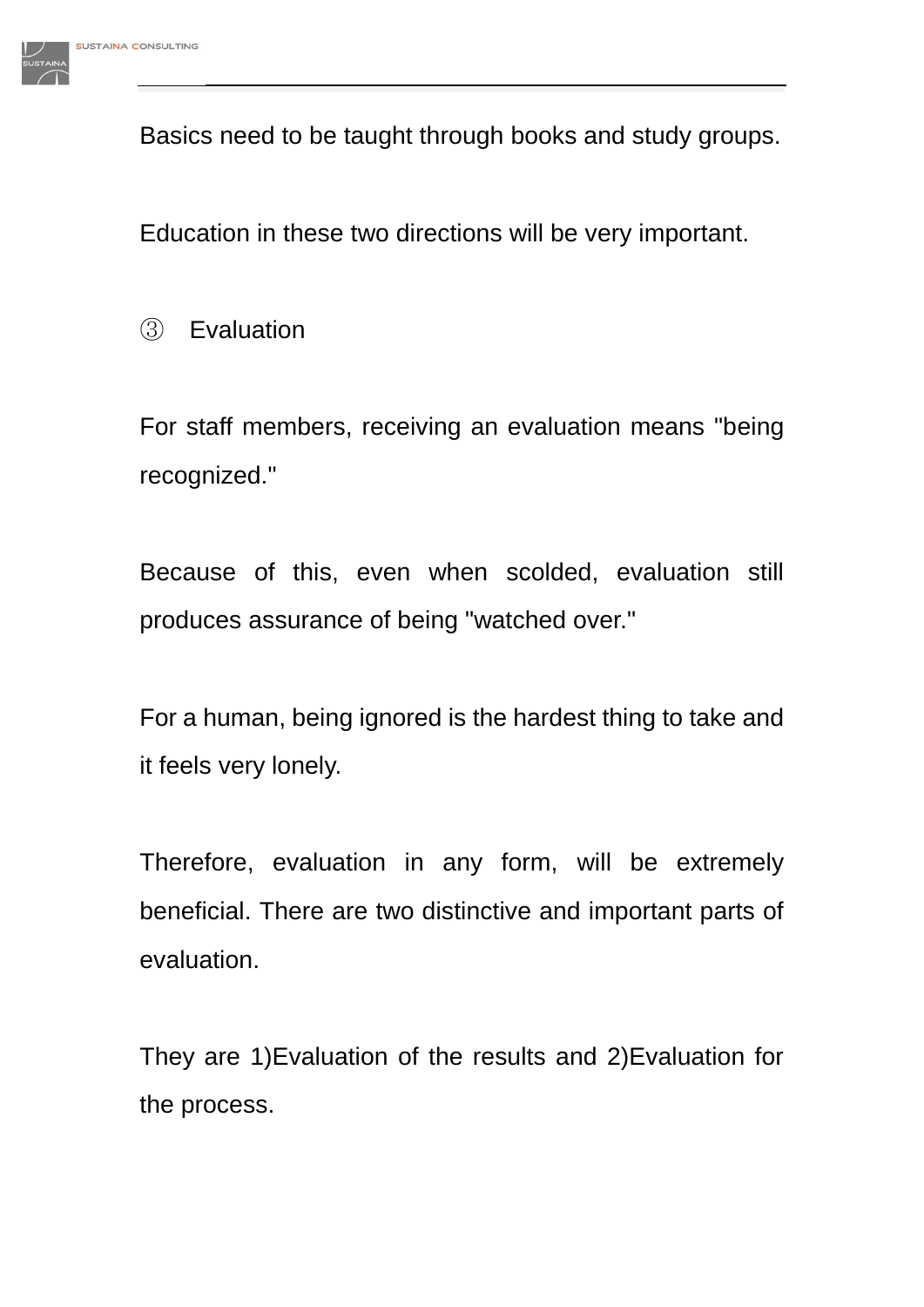1) Evaluation of the results are evaluated on the result of "Can he/she do that now?" Based on the evaluation, salaries and/or positions may change.

If the result is not satisfactory, some measures such as reduced pay, can take place.

Because of this nature, this type of evaluation needs to be done after some long term experience.

Example of this would be to see if he/she can now perform neuter/spay surgery alone.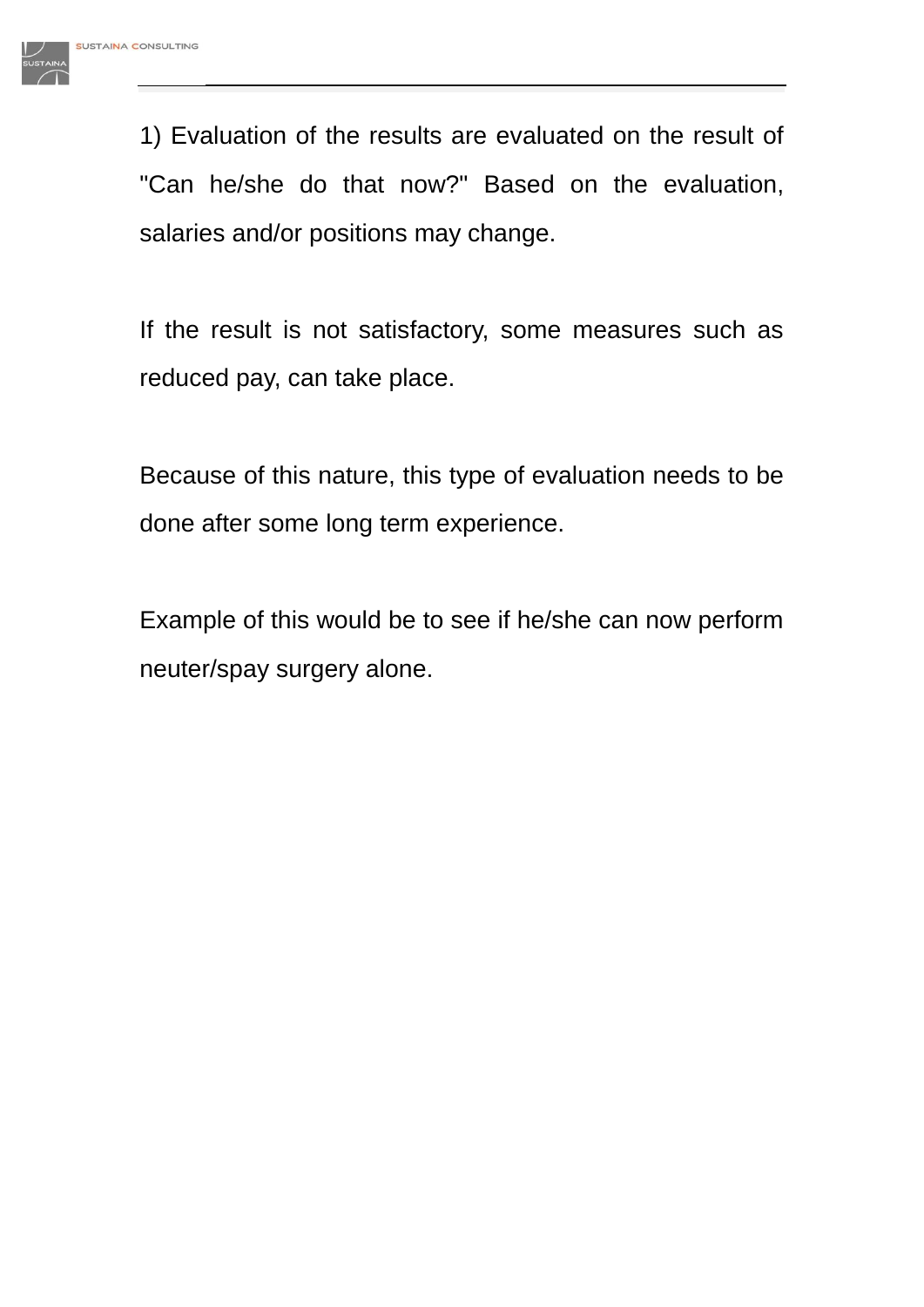#### $\mathsf{G}$ 4.0 1.0  $\Xi$  $\Xi$  $\Xi$  $\Xi$ erall Ratio Has integrity. Continues to pursue higher techniques Has integrity. Continues to pursue higher techniques and knowledge. Do onto others of what you want for and knowledge. Do onto others of what you want for Proceeds diagnosis and treatment based on informed Proceeds diagnosis and treatment based on informed Gives daily greetings (mornings and evenings) to pet Gives daily greetings (mornings and evenings) to pet No tardiness nor missed days. Be able to complete<br>given tasks within the give time frame. Very little considered having good common sense. Has much affinity toward other people, deals with animals and Be able to use proper language considering other's<br>feelings. Understands details of polite language Be able to use proper language considering other's yourself. Has a recognition that this is ultimately a No tardiness nor missed days. Be able to complete considered having good common sense. Has much affinity toward other people, deals with animals and yourself. Has a recognition that this is ultimately a service business. Understands Director's practice Has an awareness for un-cleanliness. Cleans well daily. Always pays attention to un-cleanliness and service business. Understands Director's practice given tasks within the give time frame. Very little Has an awareness for un-cleanliness. Cleans well daily. Always pays attention to un-cleanliness and Inderstands clients needs. Communicates about das a proper awareness as a clinic staff member, Has a proper awareness as a clinic staff member, Understands clients needs. Communicates about owners and other staff. Also when called upon, better choices and what we can offer to them. owners and other staff. Also when called upon, better choices and what we can offer to them feelings. Understands details of polite language manners and is able to use them appropriately. nanners and is able to use them appropriately. odor in and around the clinic, and voluntarily odor in and around the clinic, and voluntarily thoice of clothes and hair styles should be choice of clothes and hair styles should be leans/organizes these when needed cleans/organizes these when needed work needs to be re-done. vork needs to be re-done. nswers pleasantly. answers pleasantly. lients sincerely. clients sincerely. consent. policy. Takes actions along with the clinic's practice<br>policy and philosophy with understanding Understanding of the clinic's philosophy Takes actions along with the clinic's practice Pleasantly greets everybody around him/her Be able to pay attention of proper and classy Plusage of language<br>Internation of language behavior and use polite language. attentive to clean up any dirty area and odor attentive to clean up any dirty area and odor. Pleasantly greets everybody around him/heredistics everybody around him/heredistics.<br>Placetings deasant and reliable to clients, grooms well, pleasant and reliable to clients, grooms well, has pleasant attitude and choice of words. and returns the same when being greeted. surroundings clean and organized by being and returns the same when being greeted. Always keeps the time promised/due date surroundings clean and organized by being Vears proper clothes that are considered has pleasant attitude and choice of words. ractice principle (take client's viewpoint) Always keeping promises and time<br>Alkeeping promises and time<br>for work. No tardiness nor missed days. practice principle (take client's viewpoint) Wears proper clothes that are considered policy and philosophy with understanding or work. No tardiness nor missed days. Always keeps practice area and his/her Always keeps practice area and his/her for work. No tardiness nor missed days. Acts on understanding of the clinic's Acts on understanding of the clinic's Acts on understanding of the clinic's Activity<br>Intervalse principle (take client's viewp conduct and use polite language. conduct and use polite language. Understanding of the clinic's philosophy 5 Cleanliness and organization Cleanliness and organization seping promises and time 6 Kindness and politeness Kindness and politeness 7|Usage of language 2 Activity policy 3 Greetings ৰ  $\,$ Manners/Common sense Company awareness anners/Common: General Ability<br>(Ratio to total 50%) (Ratio to total 50%)

# **<Examples of evaluation for Result Evaluation>**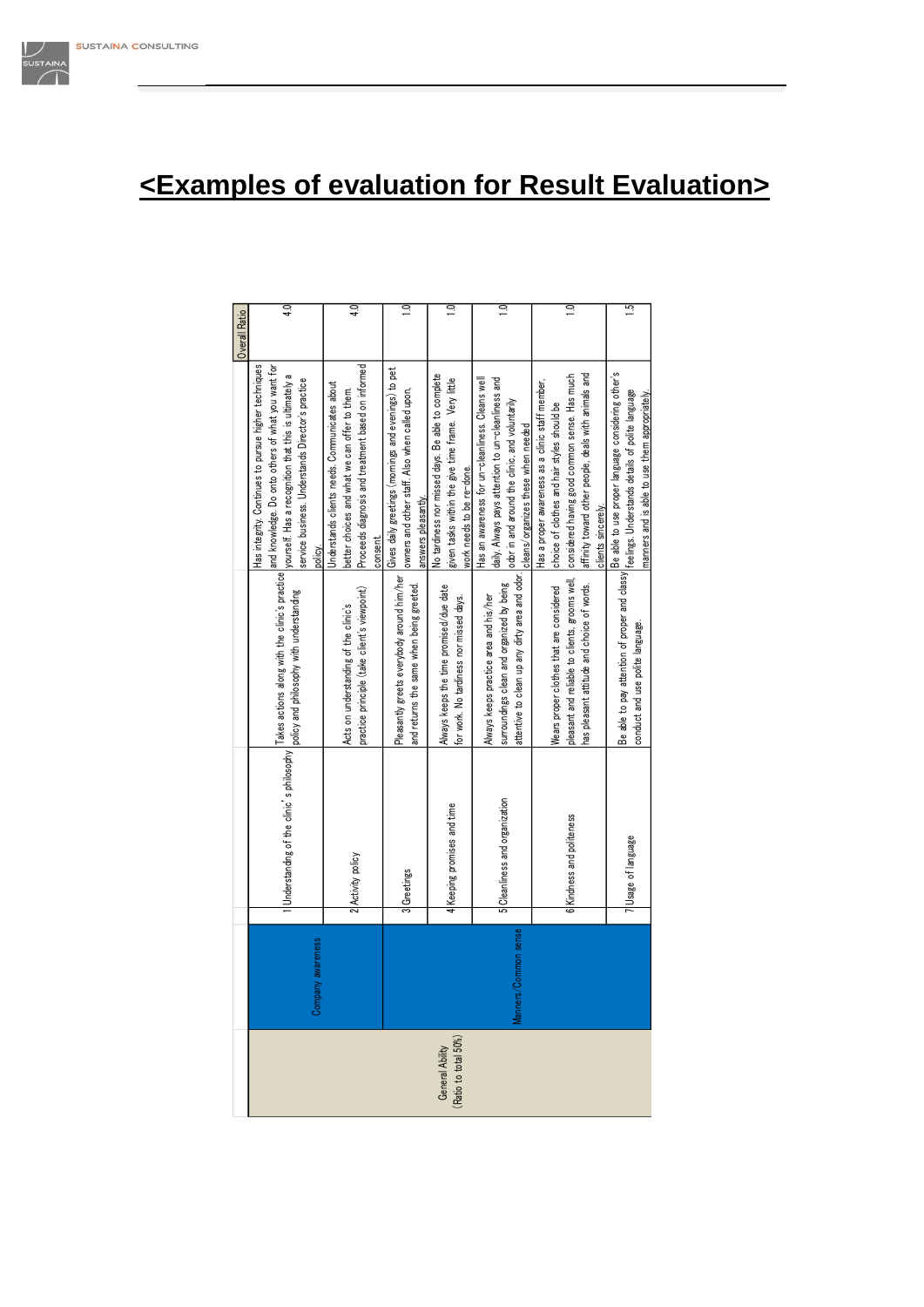|                                     | 8  | Ability to bring into action            | Be able to initiate action on own<br>determination                                                                        | of experience. Also continues to make effort to keep<br>Has techniques and knowledge appropriate to years<br>it up. Knows what he/she is supposed to do and<br>takes appropriate action based on that.                   | 2.5              |
|-------------------------------------|----|-----------------------------------------|---------------------------------------------------------------------------------------------------------------------------|--------------------------------------------------------------------------------------------------------------------------------------------------------------------------------------------------------------------------|------------------|
|                                     | ၜ  | Initiative                              | Brings about action by him/herself                                                                                        | problems, initiates the action whenever time allows.<br>Always aware to make improvements by resolving<br>Also makes effort to resolve problems by giving<br>proper direction to other staff members.                    | 2.0              |
| management<br>se⊩                   |    | 10 Health management                    | Be able to manage own health well to help<br>clients mental and physical health                                           | Cares for own health continually, does not drink in<br>performance, refrains from eating strong smelling<br>excess so that it doesn't interfere with job<br>food.                                                        | 1.5              |
|                                     |    | 11 Willingness to learn                 | information, and uses that to make things<br>Likes to acquire new knowledge and<br>even better.                           | out answers by himself/herself, and then brings them<br>Has an interest in new things and technologies, find<br>into staff discussion. Always works toward<br>mprovement.                                                | 2.5              |
|                                     |    | 12 Flexibility                          | to be beneficial. Stops thing right away when<br>Starts something right away when it is found<br>it is found to be wrong. | When a senior points out something, does not get<br>upset, but rather listens to make improvement.                                                                                                                       | 2.5              |
|                                     |    | 13 Positive thinking                    | Works cheerfully and energetically. Thinks<br>positively.                                                                 | Does not avoid things he/she can't do or dislikes nor<br>best to make resolutions. Makes effort to overcome<br>pushes it onto others. Instead, always does his/her<br>own weak points.                                   | 2.0              |
|                                     |    | 14 Responsibility and positive thinking | Has understanding of his/her own role.                                                                                    | staff as a whole, and understands his/her own role<br>Knows the purpose and direction of the clinic and<br>with responsibility                                                                                           | 3.0              |
|                                     |    | 15 Communication                        | Communicates, reports, and consults<br>promptly when necessary.                                                           | message to relay them properly. When contact needs<br>Be able to take phone messages and talk to visitors<br>politely and smoothly, takes accurate written<br>to be made after the fact, he/she relays it<br>accurately. | 3.0              |
|                                     |    | 16 Cooperation                          | Cooperates in the organization.                                                                                           | Understands his/her own role in the organization,<br>cares for others, and is harmonious.                                                                                                                                | 33               |
|                                     |    | 17 Ability to improve                   | Suggests new ideas and improvements while<br>respecting the current system in place.                                      | and suggests possible resolutions. Active participant<br>Thinks of existing problems in the current system<br>in meetings.                                                                                               | 2.5              |
| outline/Attitude<br><b>Business</b> |    | 18 Time off                             | Takes time off considering the balance of<br>the whole team.                                                              | with business operations unless it is unavoidable due<br>Takes time off in a manner that does not interfere<br>to illnesses and emergencies                                                                              | 2.0              |
|                                     |    | 19 Administrative skills                | Be able to handle general clerical tasks<br>including reception tasks.                                                    | reception, making photo copies, fax, word processing,<br>general computing, etc. Be able to calculate simple<br>Be able to handle general office works including<br>medication dosages accurately                        | 2.0              |
|                                     |    | 20 Understanding of surroundings        | Be able to recognize the surrounding<br>atmo sphere.                                                                      | and take appropriate action without receiving verbal<br>Be able to recognize the surrounding atmosphere<br>explanation in various situations.                                                                            | S                |
|                                     | 21 | Basic language understanding            | Understands what is said, and is able to<br>communicate in accurate language.                                             | Doesn't require very detailed explanation on work and<br>directed. When asked questions, can give clear<br>is able to understand and complete what was<br>answer.                                                        | 2.5              |
|                                     |    | 22 Computer skills                      | Be able to instruct on computer operations<br>and perform trouble shooting                                                | Be able to give instruction on computer operation.<br>troubles such as finding error and handling freeze<br>Be able to resolve general common computer                                                                   | $\overline{2.0}$ |



 $\frac{1}{\sqrt{1-\frac{1}{2}}\left(1-\frac{1}{2}\right)}\left(\frac{1}{2}-\frac{1}{2}\right)}\frac{1}{\sqrt{1-\frac{1}{2}}\left(1-\frac{1}{2}\right)}\frac{1}{\sqrt{1-\frac{1}{2}}\left(1-\frac{1}{2}\right)}\frac{1}{\sqrt{1-\frac{1}{2}}\left(1-\frac{1}{2}\right)}\frac{1}{\sqrt{1-\frac{1}{2}}\left(1-\frac{1}{2}\right)}\frac{1}{\sqrt{1-\frac{1}{2}}\left(1-\frac{1}{2}\right)}\frac{1}{\sqrt{1-\frac{1}{2}}\left(1-\frac{1}{2}\right$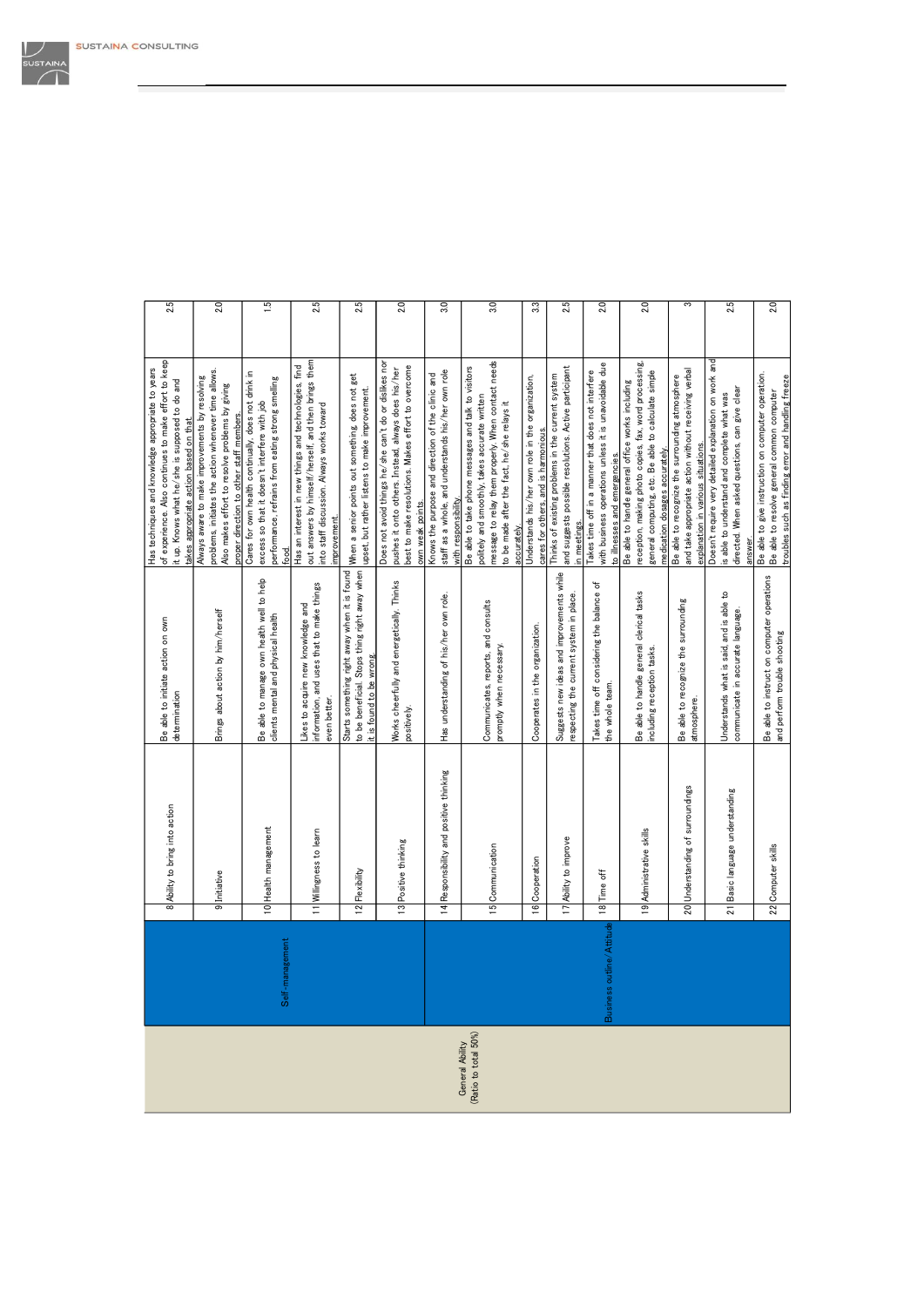2) Evaluation for process is the evaluation standard for how a process was carried out regardless of results.

Important factor in this evaluation is "Has he/she tried it?"

Some of the simpler evaluation items are "He/she can greet now." "He/she made a suggestion." etc.

"Suggested to create a waiting room and executed it." "Designed a program to promote income" can be a little more advanced example but they are still easier than Evaluation for the results.

Therefore, outcome (reward) from this type of evaluation is smaller, and the evaluation period is shorter as well.

Since this evaluation doesn't track the result, negative factors such as reduced pay do not apply, instead, only adding points to the evaluation.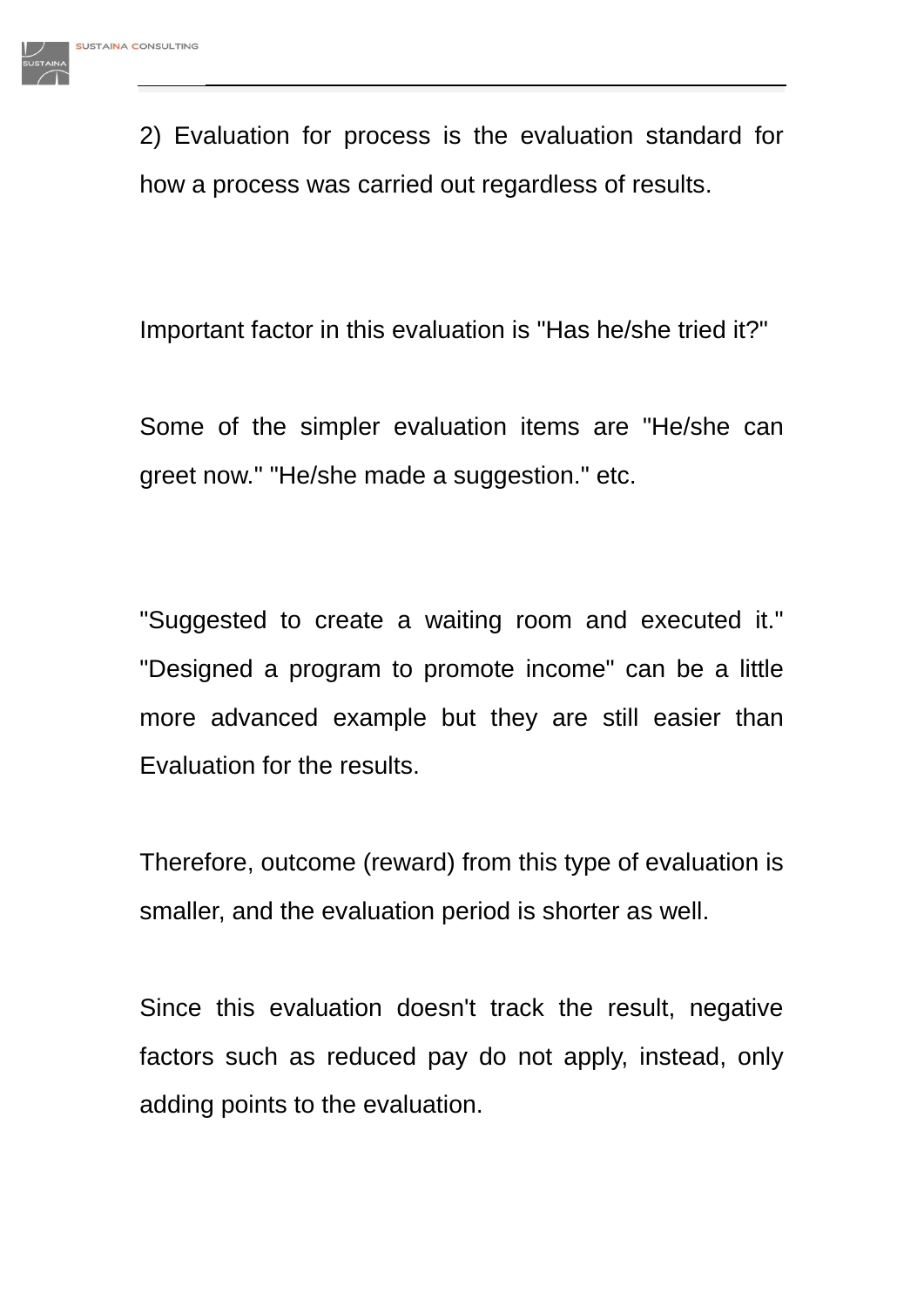This evaluation for process seems to be created for the "more relaxed education" generation. Because in general, this generation "doesn't like to compete much" and "is very weak at handling stress".

An increasing number of member veterinary clinics are starting to use these 2 types of evaluations in combination for evaluations.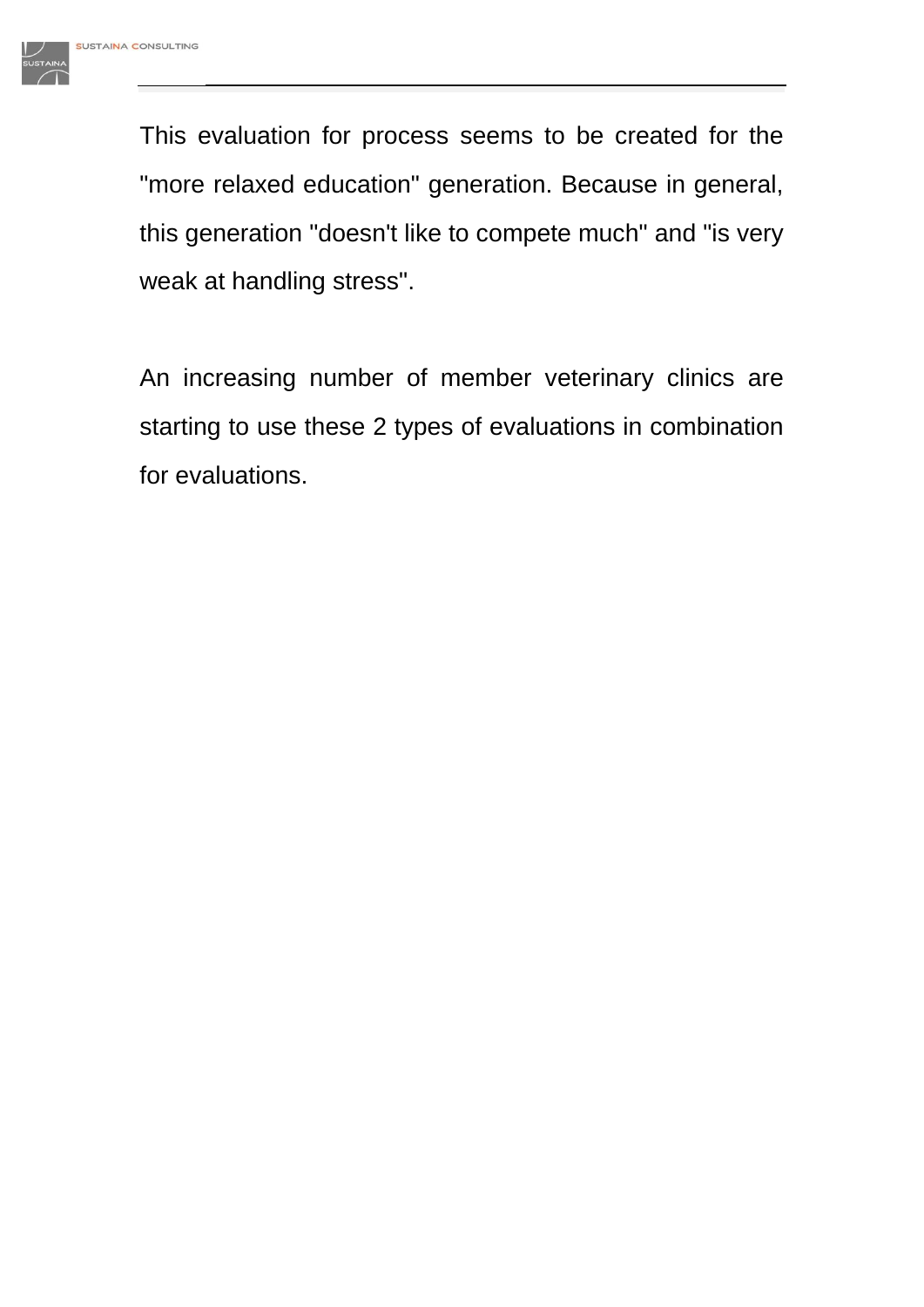|                  |          |                                                                                     |                                                                                               | Noticed something to be improved within the clinic and made a     |
|------------------|----------|-------------------------------------------------------------------------------------|-----------------------------------------------------------------------------------------------|-------------------------------------------------------------------|
|                  |          | Completed a meeting precisely and promptly                                          | Had awareness of pet owners who have unpaid fees.                                             | suggestion.                                                       |
|                  |          | $\overline{\mathbf{c}}$<br>1 client<br>Gave attentive and detailed explanation to a | Attended a seminar                                                                            | Followed a staff member                                           |
|                  |          | Handled 2 patients concurrently.                                                    | Met due date for a submission.                                                                | Wrote on Noah today                                               |
|                  |          | Changed a bed.                                                                      | Put what is written in the Credo in action.                                                   | Cleaned the drain                                                 |
|                  |          | completion.<br>Took care of the treatment of own client til                         | Put things that he/she and others used back to where they<br>belonged                         | Cleaned the drain next to the paddock                             |
| General handling |          | Talked to own client about unpaid fees                                              | Cleaned the exam room and exam table before exam then<br>completed it                         | Was able to keep appropriate inventory                            |
|                  |          | Neutered out patient cat by himself/herself                                         | Performed isolation cleaning                                                                  | Cleaned the air conditioner                                       |
|                  |          | Noticed an issue by himself/herself and corrected it.                               | Relayed the pathology test result, then organized it for<br>clarification.                    | Instructed interns nicely                                         |
|                  |          | Noticed his/her own deficiencies.                                                   | Used deadstock medications and cooperated with other vets.                                    | Kept meeting minutes                                              |
|                  | $\infty$ | Was able to report, communicate and consult.                                        | Clarified take over work from Dr. Watanabe and Dr. Hara, and<br>then relayed the information. | Completed placing 100 direct mail labels                          |
|                  |          | Was able to get his/her own job                                                     | Was able to give clear direction when asked by a staff member.                                | Completed morning inpatient treatment before the meeting          |
|                  |          | Performed good will                                                                 | Nas told "thank you" by a staff member.                                                       | Handled 3 outpatients concurrently.                               |
|                  |          | Said "thank you" to more than 3 people                                              | Was asked to perform a task specifically by a staff member from<br>another department.        | Prepared a treatment plan and explained it to the pet owner       |
|                  |          | Helped even if was out of work hours.                                               | Is well groomed                                                                               | Performed Neuter surgery on an outpatient dog by himself/herself. |
|                  |          | Helped other's work.                                                                | م<br>Gave morning greeting to all members                                                     | Performed spay surgery on an outpatient cat by himself/herself.   |
| <b>Technical</b> |          | Recommended Puppy Party.                                                            | Gave greeting when leaving work.                                                              | Performed Spay surgery on an outpatient dog by himself/herself.   |
|                  |          | Took a reservation at Puppy Party                                                   | Checked on Bulletin board.                                                                    | Performed surgery other than neuter/spay.                         |
|                  |          | Recommended trimming.                                                               | Recommended trimming and received a reservation.                                              | Submitted report and assignment by the due date.                  |
|                  |          | Sold promotional goods pro-actively.                                                | Cleaned voluntarily.                                                                          | Came up with an idea to work more effectively.                    |
|                  |          | management.<br>Checked on current situation for inventory                           | Made better arrangement for inventory management.                                             | Worked entire day happily without feeling stressed out.           |

# **<Examples of evaluation for Process Evaluation>**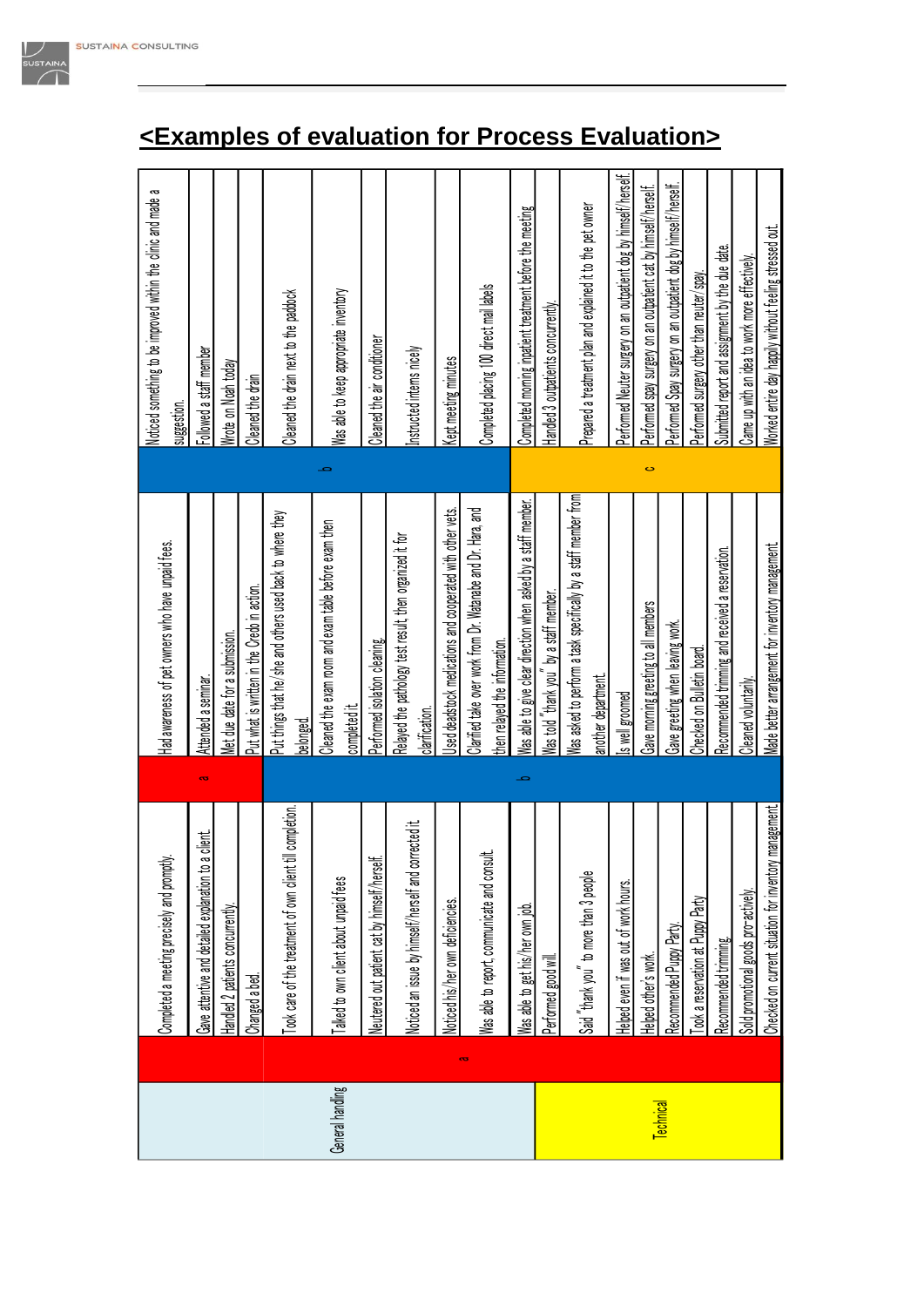# 5. Conclusion

Directors of growing veterinary clinics have few points in common. It may be difficult to obtain all of them for yourself, but if you find points that you feel you may be able to adapt to, I encourage you to try! Here's the list.

- ① Attitude of Director
- · Ask questions
- · Positive thinker
- · Avid learner
- · Thorough delegation of authority or Top Down approach
- · Takes challenges
- · Doesn't depend on people < takes full responsibility etc.
- ② Personality of Director
- · Cheerful
- · Kind but strict
- · Polite
- · Playful
- · Trusts others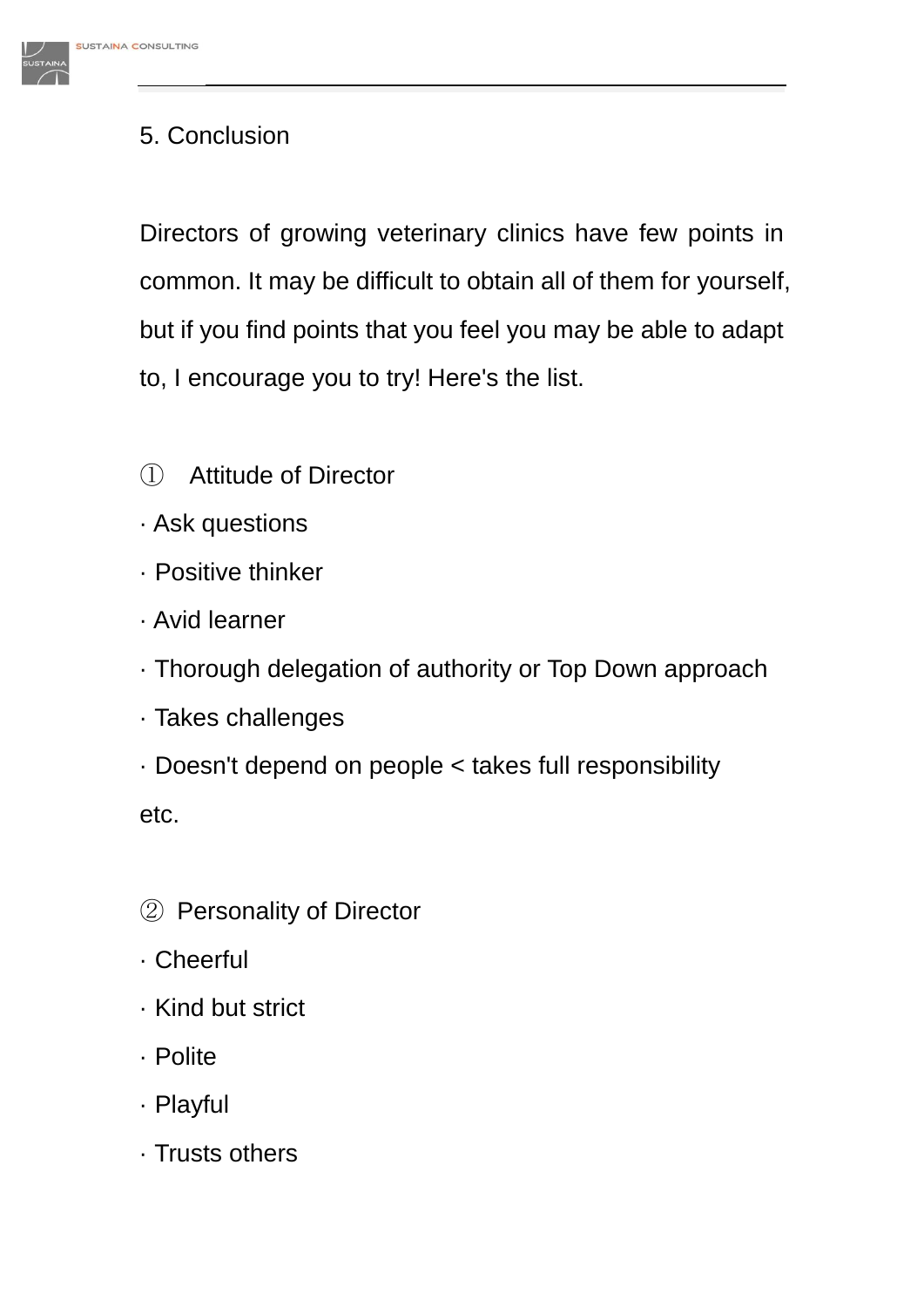

Not very argumentative

· Curious about new things

etc.

## ③ Clinic

- · High energy
- · Environment that is easy to join in
- · People are smiley

Some staff members are interested in management

You can feel your growth since you are always challenging something

Hold social occasions to promote communications periodically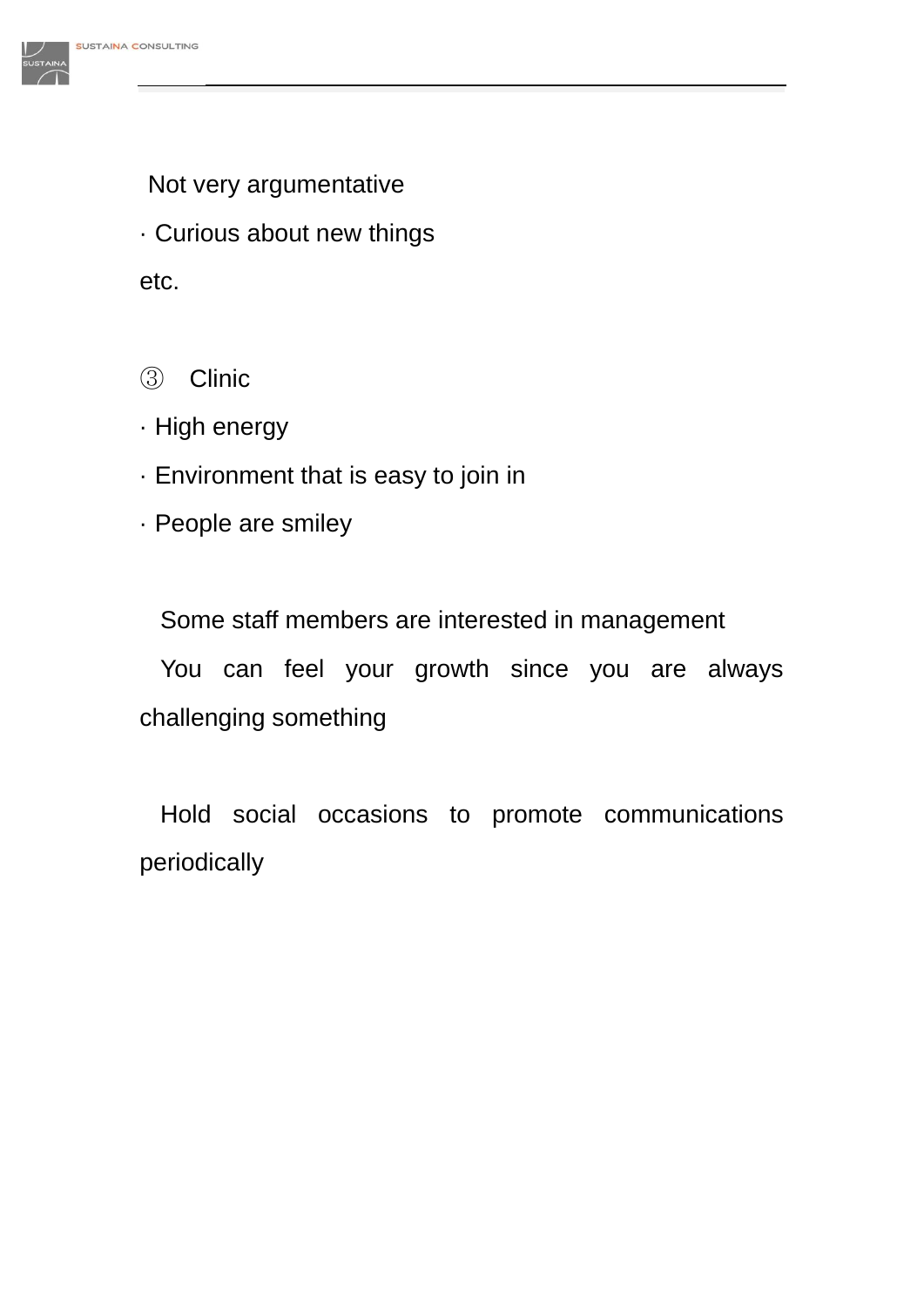Distributor: Sustaina Consulting Co., Ltd. CEO Shinichiro Fujiwara



8-5-40-602 Akasaka, Minato-ku, Tokyo

Postal Code: 107-0052

Phone :03-3405-0232

FAX :03-3405-0231

e-mail: [fujiwara@f-snc.com](mailto:fujiwara@f-snc.com)

Website address: [http://www.f-snc.com](http://www.f-snc.com/)

E-mail

Newsletter:

[http://www.melma.com/sp/backnumber\\_00189404/](http://www.melma.com/sp/backnumber_00189404/)

Born in Hyogo Prefecture in 1971.After graduating from Kansei Gakuin University, he worked for a major trading company and a consulting company before he joined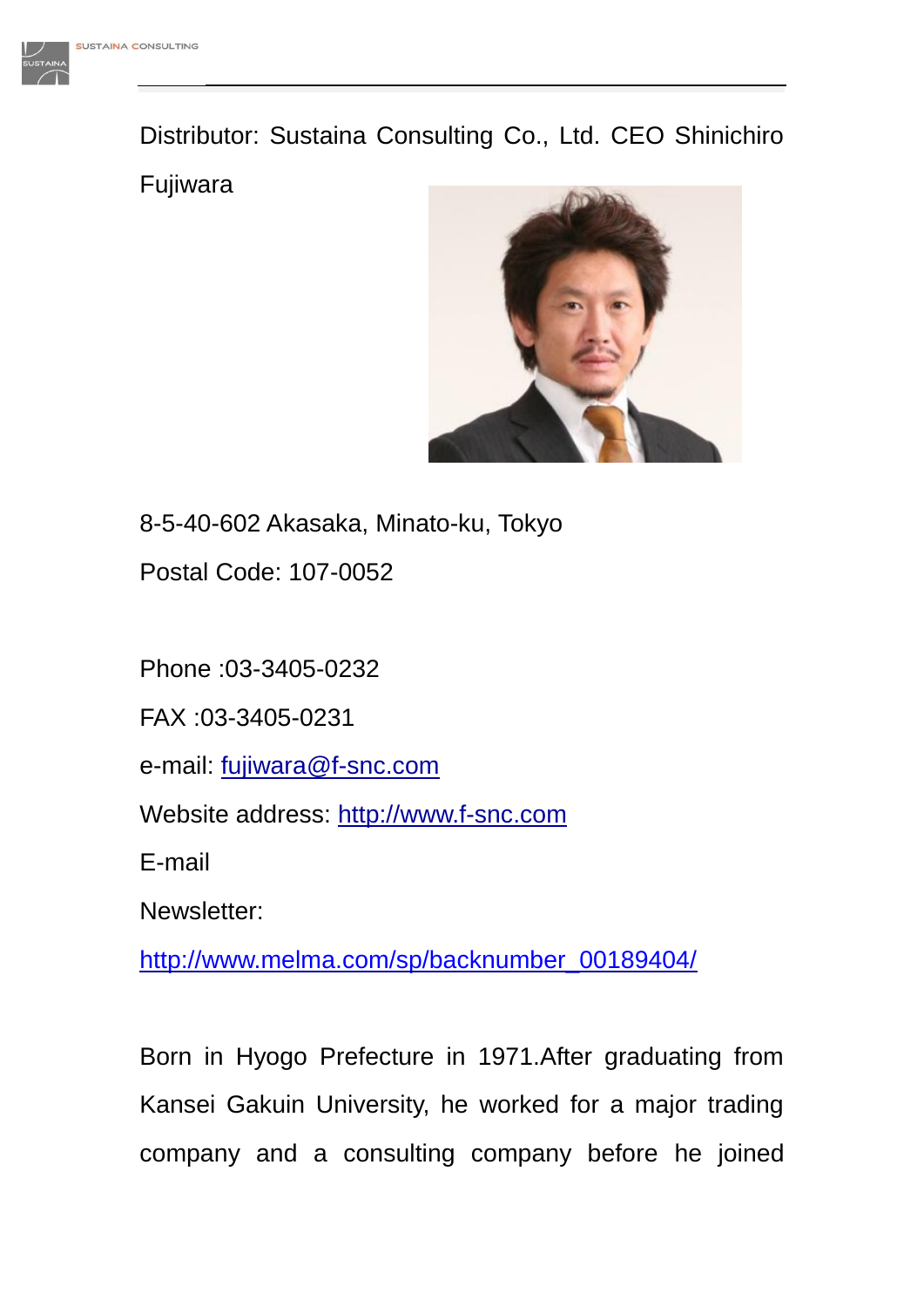Funai Research Institute Co., Ltd. In 2001, he launched a project team from scratch for Veterinary Clinic Management at Funai. Thereafter, he worked on Veterinary Clinic Management Activation consultation for 10 years. After working as a group manager and a senior consultant, he left Funai in 2010.

In 2011, he established Sustaina Consulting Co., Ltd., a management consulting company specializing in Veterinary clinics.

He has provided information and consultation, including individual support, study groups and seminars to over 2000 veterinary clinics.

With the basic concept of "Create veterinary clinics that lasts forever", his consulting activity has expanded throughout Japan. His policy for the consultation is "executable and practical for actual use, not a desktop theory". His emphasis is on building practical know-how.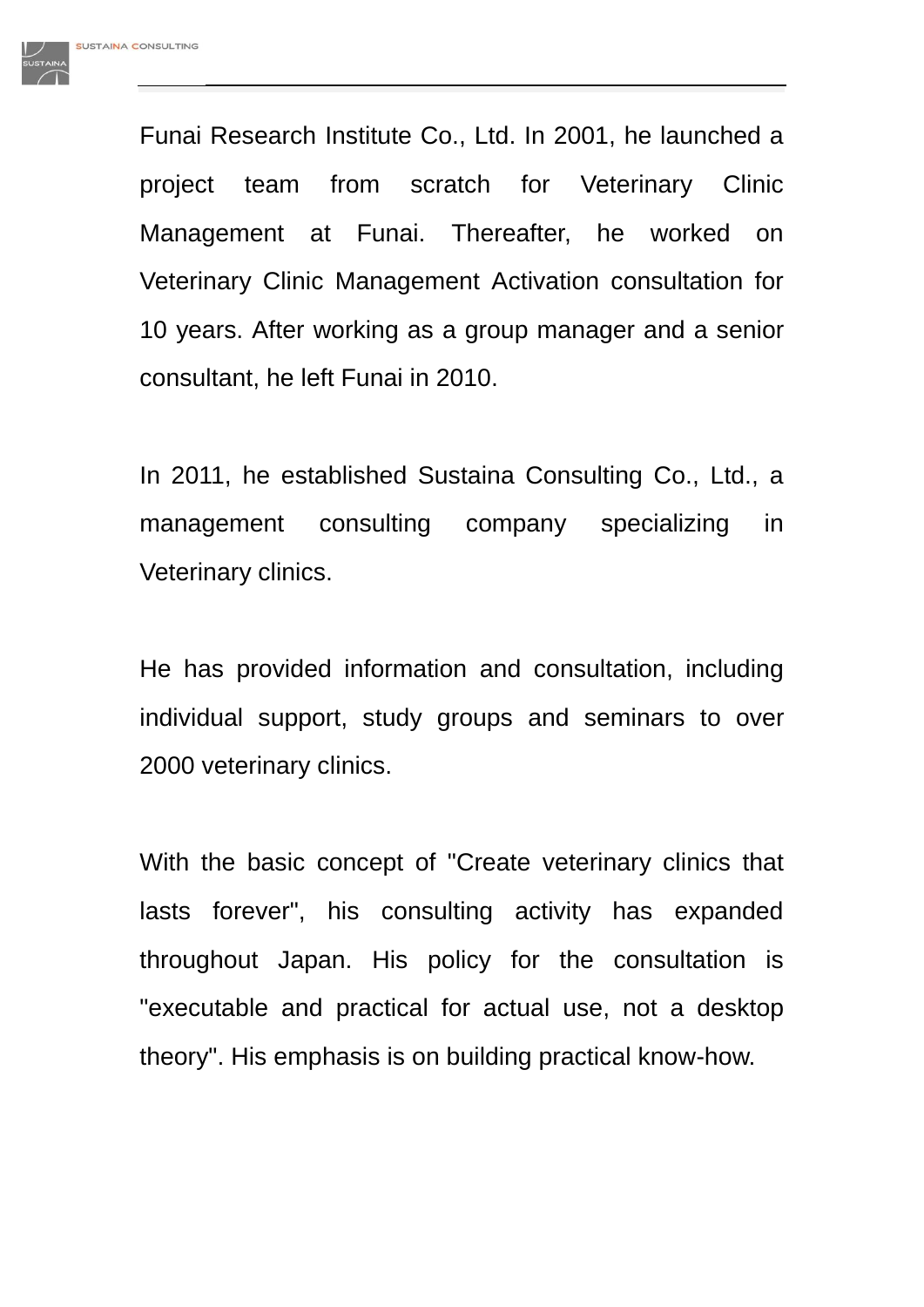・3,451 clinic subscribers to our management e-mail/fax magazine < our publication for veterinary clinic management magazine>

・ 2,398 attendees to the management seminar in 2011<Royal Canaan Symposium, Internal Medicine Conference, JBVP, our company seminar combined>

・2,467 books sold

Main coverage and writing:

・ Latest veterinary clinic management guidelines <Chikusan Publishing>

・ Practical Manual for Veterinary clinic management <Chikusan Publishing>

・Practical Manual for Veterinary clinic management VOL2 <Chikusan Publishing>